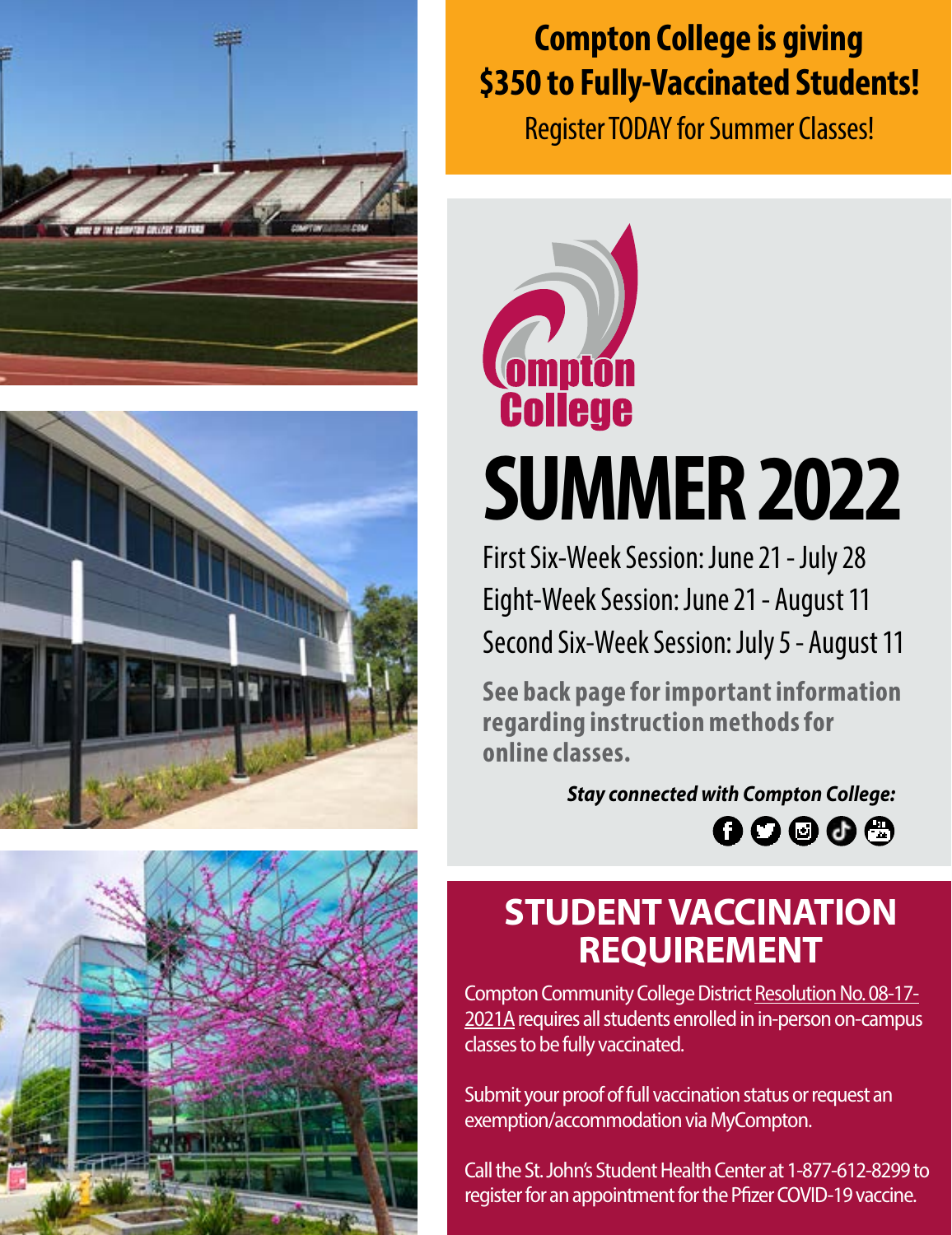

#### **APPLY FOR ADMISSION**

#### **Take the first step – it's fast and easy! Complete and submit your free application online.**

- New and returning students (those with an absence of two consecutive primary terms: fall or Summer semesters; excluding summer and winter terms) must complete an online application for admission.
- A Student ID number and Compton College email account will be issued and emailed upon completion of the online application. Students must activate their account using instructions provided in the email.
- Official transcripts from all accredited colleges and trade schools attended must be submitted to the Admissions & Records Office via email, [transcripts@compton.edu,](mailto:transcripts%40compton.edu?subject=) or in-person in TV-5. Students applying for Advanced Placement (AP) credit must submit official copy of AP scores.

#### **FINANCIAL AID**

#### **Need help paying for college? Apply for financial aid by completing the:**

- Free Application for Federal Student Aid (FAFSA) www.fafsa.ed.gov/ using school code 042817 for Compton College.
- California Dream Act Application (CADAA) for eligible AB 540 students https://dream.csac.ca.gov. Use Compton College school code 04281700.
- A variety of scholarships are also available: [www.compton.edu/district/foundation/scholarships.](http://www.compton.edu/district/foundation/scholarships.aspx)
- For assistance with financial aid applications or more information, call 310-900-1600, ext. 2935, or send an email to [financialaid@](mailto:financialaid%40compton.edu?subject=) [compton.edu](mailto:financialaid%40compton.edu?subject=)

#### **ORIENTATION**

#### **Orientation provides an introduction to academic programs and support services to help you succeed.**

• Orientation is only offered online via the *MyCompton* portal. Students must have an activated Compton College student email account to access the online Orientation. For more information, call the Welcome Center, 310-900-1600, ext. 2765, or send an email to [welcomecenter@compton.edu.](mailto:welcomecenter%40compton.edu?subject=)

### **EDUCATIONAL PLANNING**

#### **Focus on your goal! Meet with a counselor and complete an educational plan to identify classes that are required to complete your certificate, degree or transfer program.**

- All students have the right to enroll in transfer-level English (ENGL 101) and math (MATH 110, 111, 120, 140, 150, and 170). For additional recommendations based on high school GPA, please visit [www.compton.edu/studentservices/Placement/](https://www.compton.edu/studentservices/Placement/english-math-placement.aspx) [english-math-placement](https://www.compton.edu/studentservices/Placement/english-math-placement.aspx)
- Create an Educational Plan
- For appointment information, call the Counseling Office at 310-900-1600, ext. 2076, or email [counseling@compton.edu.](mailto:counseling%40compton.edu?subject=)

#### **COMPTON COLLEGE • SUMMER 2022 3 CALENDAR AND FEES**

#### **REGISTER FOR CLASSES**

#### **Ready to register for classes? Login to** *MyCompton* **and register for classes on or after your assigned Ticket Time (registration appointment).**

• Registration is based on a priority system. Registration Priorities information is available online: [www.compton.edu/studentservices/admissionandrecords/HowtoRegister.](http://www.compton.edu/studentservices/admissionandrecords/HowtoRegister.aspx)

#### **[www.compton.edu/Admission](http://www.compton.edu/steps/admission.aspx)**

#### **[www.compton.edu/FinancialAid](http://www.compton.edu/steps/financialaid.aspx)**

#### **[www.compton.edu/Orientation](http://www.compton.edu/steps/orientation.aspx)**

#### **[www.compton.edu/EducationalPlanning](http://www.compton.edu/steps/educationalplanning.aspx)**

#### **[www.compton.edu/RegisterForClasses](http://www.compton.edu/steps/registerforclasses.aspx)**

### **Table of Contents**

| Summer 2022 Classes 9             |  |
|-----------------------------------|--|
| <b>Entry to Campus Protocol 8</b> |  |
| Student Right to Know7            |  |
| Parking, Traffic and Safety  6    |  |
|                                   |  |

#### **Register Online**

 Your Compton College student email is your login to the *MyCompton* portal.

You will need to use the following temporary password to get access: AaYYMMDD! (YY=last two digits of birth year, MM=two-digit month, DD=two-digit day) *followed by an exclamation (!) mark*. You will be prompted to create a new password and to authenticate your account.

**Classes Begin** ................................................................................................Tuesday, July 5, 2022 ..... Monday, July 11, 2022 ....... Monday, July 11, 2022 ..... Monday, July 11, 2022 ....Thursday, July 22, 2022 .. Tuesday, August 2, 2022. Fhursday, August 11, 2022

#### **Example Fee credit unit**

emester / \$16 per term unit plus \$46 per unit Credit by Examination.........................................................................................\$46 per unit  $...$ \$15 per unit ........ \$6 each hrough the Bookstore) er Fall/Spring semester 2 per Fall/Spring semester

#### **Waitlist**

Students on a waitlist for a class must check their @compton.edu email daily to find out if a space becomes available in the class. If a space becomes available, an email is sent to the student with a specified time to register for the class. Students will not be automatically added to the class. The waitlist time periods are listed below:

- 48 hours to add the class for Winter and Summer terms; and
- 72 hours for Summer and Fall semesters

Log in to the *MyCompton* portal and select "Register" to add the class to your schedule. If you do not register for the class within the allotted time you will be removed from the waitlist. Waitlisted students admitted to the class must pay those class fees by the posted deadline.

#### **Add or Drop Classes TO ADD A CLASS**

Students can add classes online without an add code until the day before the first class meeting. After the first class meeting, an Add Authorization Code is needed to register for the class. Classes are added through the *MyCompton* student portal:

- Go to www.compton.edu, click on *MyCompton* (top right corner)
- Log in with username and password
- Click on the STUDENT SERVICES button
- Select the REGISTRATION AND PLANNING link on the left-hand side
- Click REGISTER FOR CLASSES link
- Search for classes by a variety of options (Subject, CRN, Day, Time, etc.)
- Select a class to add to your schedule by clicking the ADD button

#### First Six-Week Session

| First Day to Apply for Graduation and Certificates (Summer) |
|-------------------------------------------------------------|
|                                                             |
| Last Day to Drop and be Eligible for a Refund               |
|                                                             |
| Last Day to Drop Without Notation on Permanent Record       |
| Independence Day Holiday Observed (Campus Closed)           |
| Last Day to Drop with a "W" (Full Semester Courses)         |
|                                                             |
|                                                             |

The Compton Community College District is community dilege of the community college District is community college District is community and easily and employment environment in which no person is subjected to discriminatio *condition, genetic information, marital status, military and veteran status, or retaliation; or on any other basis as required by state and federal law.*

...........Monday, June 20, 2022 ...........Monday, June 20, 2022 **Classes Begin** ............................................................................................ Tuesday, June 21, 2022 .......... Thursday, June 23, 2022 Last Day to Add...........................................................................................Thursday, June 23, 2022 ......... Thursday, June 23, 2022 ............... Monday, July 4, 2022 ............. Tuesday, July 19, 2022 ............. Thursday, July 28,2022

.......Monday, June 20, 2022 **Classes Begin** ............................................................................................ Tuesday, June 21, 2022 .......Monday, June 27, 2022 .......Monday, June 27, 2022 ......Monday, June 27, 2022 .......... Monday, July 4, 2022 ......Thursday, July 28, 2022. Eight-Mersday, August 11, 2022.

#### Eight-Week Session

| Last Day to Drop Without Notation on Permanent Record |
|-------------------------------------------------------|
| Independence Day Holiday Observed (Campus Closed)     |
|                                                       |
|                                                       |
|                                                       |

#### Second Six-Week Session

| Last Day to Drop Without Notation on Permanent Record      |
|------------------------------------------------------------|
| Last Day to Apply for Graduation and Certificates (Summer) |
| Last Day to Drop with a "W" (Full Semester Courses)        |
|                                                            |
|                                                            |

#### **Fees**

#### **www.compton.edu/campusinformation/fees**

| Non-Resident Tuition (subject to change)  \$320 per |  |
|-----------------------------------------------------|--|
|                                                     |  |
|                                                     |  |
|                                                     |  |
|                                                     |  |
|                                                     |  |
|                                                     |  |

#### **ALL FEES SUBJECT TO CHANGE**

#### **Students are required to pay fees within ten (10) days of their enrollment in courses (Administrative Regulation 5031 – Fees)**

- For your convenience, we offer two ways to pay your fees:
- Pay online! Just go to www.compton.edu and click on *MyCompton*.
- Mail a check or money order to Compton Community College District, Bursar's Office; 1111 East Artesia Boulevard, Compton, CA 90221.

*\*Students may opt-out of the Student Activities Fee within the first two weeks of the semester by emailing the Office of Student Development at [studentdevelopment@compton.edu](mailto:studentdevelopment%40compton.edu?subject=).*

*\*\*Any student wishing not to pay the Student Representation Fee may request to waive the fee with the Admissions & Records Office. The request must be submitted prior to the earliest refund deadline for the student's enrolled classes.*

### **You can complete the Steps to Enrollment from the comfort of your home by joining a virtual workshop.**

**Virtual Steps to Enrollment workshops are available Monday-Friday:**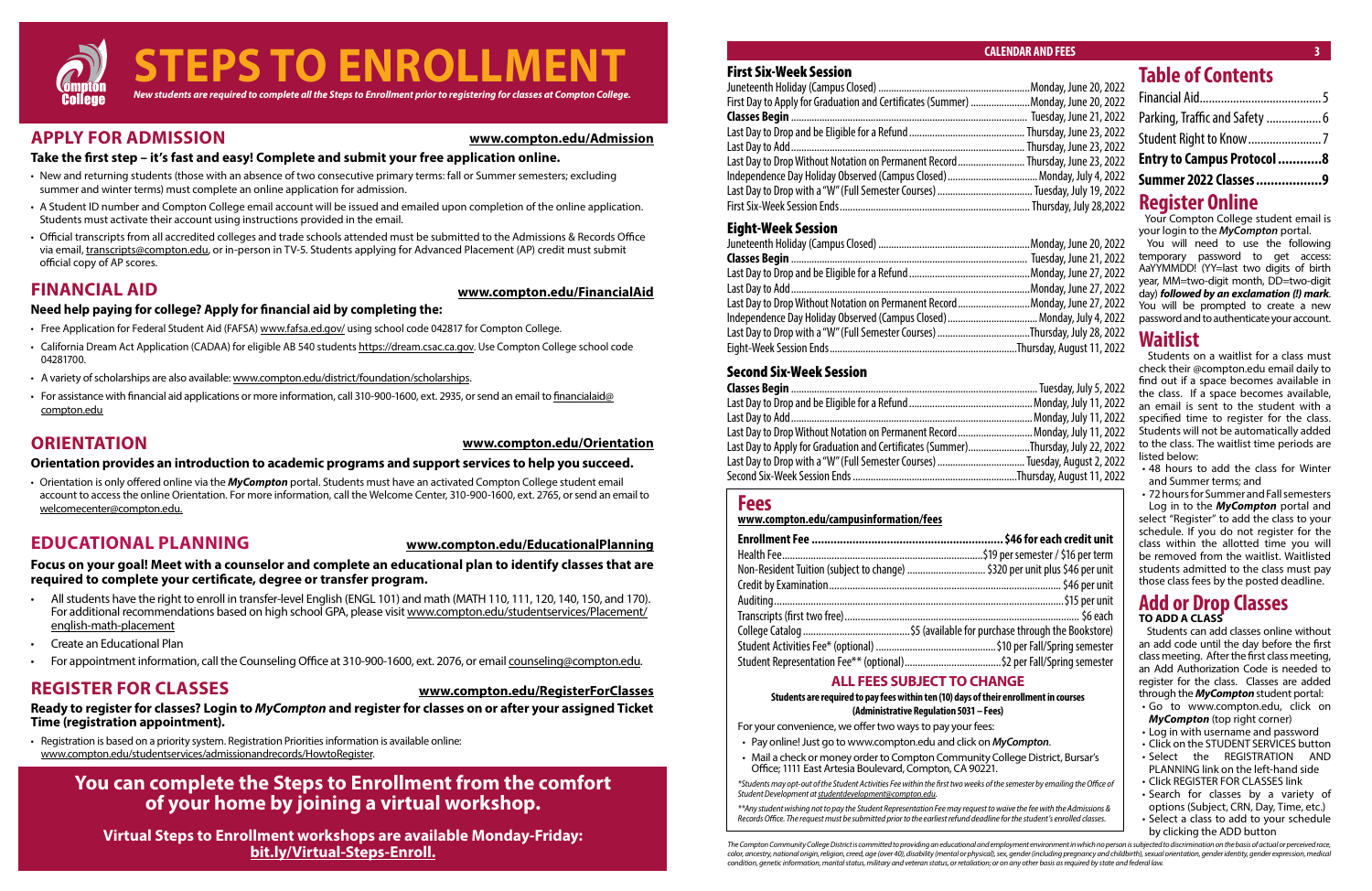- Click the SUBMIT button on the bottom right to add the class to your schedule
- When adding the class with an Add Authorization Code, you will be prompted to enter the Add Code. Before adding, drop the classes you are no longer taking. If you have a time conflict (e.g., a class you are enrolled in overlaps by one minute or more with a course you are trying to add), you will not be able to add the new class. An Add Code only works for one student
- Students have until 11:59 p.m. on the date(s) listed in the Summer 2021 Calendar, available on page 3 of this schedule, to add or drop classes.

#### **TO DROP A CLASS**

As a Compton College student, you are or higher to be eligible for an overload. assigned a free student email account through Microsoft's Office 365 for Education. Your student email address acts as your login to your Office 365 account and the *MyCompton* portal. *MyCompton* is our online portal that allows you to view your registration date, register for classes, access your student email, add or drop classes, purchase a parking permit, pay fees, view your financial aid status, and much more.

- 1. Go to www.compton.edu and click on *MyCompton*
- 2. Login with username and password
- 3. Click on the STUDENT SERVICES button 4. Click DRP CLASS or REMOVE SECTION
- FROM WAITLIST
- 5. Check the box of the class you wish to drop
- 6. Click DROP from the drop-down menu 7. Click SUBMIT (Note: once you click submit there is no going back. If you drop a class in error, you will need to contact the instructor as soon as possible to request a reinstatement.)
- 8. Once you successfully drop the class, review your class schedule (scroll to the bottom of the screen to view the updated schedule) to make sure the class was dropped. For more information and to view Drop Policies, please visit [www.](http://www.compton.edu/studentservices/admissionandrecords/drop-a-class.aspx) [compton.edu/studentservices/](http://www.compton.edu/studentservices/admissionandrecords/drop-a-class.aspx) [admissionandrecords/drop-a-class.](http://www.compton.edu/studentservices/admissionandrecords/drop-a-class.aspx)

#### **MyCompton Portal and @compton.edu Email**

You are required to activate your Office 365 account in order to log in to the *MyCompton* portal, where you may register for classes and access additional student services.

#### Click on the *MyCompton* icon to activate your Office 365 account.

**Office 365 and MyCompton Assistance** Support videos are available for help activating your Office 365 account and logging in to *MyCompton* at [www.](http://www.compton.edu/support) [compton.edu/support](http://www.compton.edu/support).

#### **Need help logging into** *MyCompton?* Call the Helpdesk: 310-900-1234.

#### **Open Enrollment**

Unless specifically exempted by statute, every course, course section, or class, wherever offered and maintained by the District, shall be fully open to enrollment and participation by any person who has been admitted to Compton College and who meets such prerequisites as may be established pursuant to Article 2.5 (commencing with Section 55200) of Subchapter 1 of Chapter 6 of Division 6 of Title 5 of the California Code of Regulations.

#### **Unit Limitations**

The student's program of studies will vary according to individual needs and objectives. The maximum full-time student program for a semester is 18 units without a physical education class and 19 units with a physical education class. The maximum program of study for a sixweek summer session is eight units. The maximum program for an eight-week summer session is nine units if one unit is physical education. For the winter term, the maximum program of study is seven units. A student wishing to take more than the maximum units may file an Overload Petition through the Admissions & Records Office. Students must have completed at least 15 transferable units in one semester at Compton College with a 2.75 grade-point average and an overall grade-point average of 2.5

#### **Fees and Fee Holds**

Students are required to pay fees within ten (10) days of their enrollment in courses (AR-5031). A non-payment hold may be placed on a student record if registration fees are past due. This hold will prevent the student from registering or adding additional courses for the next and/or future semesters.

#### **Removing a Fee Hold**

To register for classes in an upcoming semester or intersession, all fees must be paid before registration begins. A fee hold is automatically removed once the balance is paid in full.

#### **Refund of Fees**

Students must drop their classes through the online system, at *MyCompton* according to the following schedule:

#### **First Six-Week Session**

• Thursday, June 23, 2022, for 100% refund

#### **Eight-Week Session**

• Monday, June 27, 2022, for 100% refund

#### **Second Six-Week Session**

• Monday, July 11, 2022, for 100% refund

Refunds will be issued through BankMobile before the end of the semester. For more information about BankMobile, and to sign up, visit [bankmobiledisbursements.com/](https://bankmobiledisbursements.com/refundchoices/) [refundchoices/.](https://bankmobiledisbursements.com/refundchoices/)

Address changes should be promptly updated by submitting a Change of Address form to the Admissions & Records Office or through the online system, at *MyCompton*. The form is available online at [www.compton.edu/studentservices/](http://www.compton.edu/studentservices/admissionandrecords/Forms.aspx) [admissionandrecords/Forms.aspx](http://www.compton.edu/studentservices/admissionandrecords/Forms.aspx).

The Student Activities Fee and Student Representation Fee (collected during fall and spring terms) are non-refundable after the second week of the semester.

#### **Non-Resident Refunds**

To receive a refund of your nonresident tuition, you must drop your classes through the online system at *MyCompton* according to the following schedule:

#### **First Six-Week Session**

• Thursday, June 23, 2022, for 100% refund

#### **Eight-Week Session**

• Monday, June 27, 2022, for 100% refund

#### **Second Six-Week Session**

• Monday, July 11, 2022, for 100% refund

#### **Admissions Requirements**

Any person over the age of 18 or possessing a high school diploma or its equivalent from the USA or other nation shall be admitted unless prohibited by law. If under the age of 18, students will qualify if they have 1) graduated from high school or 2) passed the California High School Proficiency Examination. Compton College may admit as a special part-time or special full-time student anyone in grades 11 or 12 who, in the opinion of the college president, may benefit from instruction.

Concurrently enrolled 11th- and 12thgrade students must comply with all

#### **REGISTRATION INFORMATION**

 **4 REGISTRATION INFORMATION REGISTRATION INFORMATION**

policies, follow all procedures, and meet all requirements by the published deadlines for each semester and/or term.

#### **Attendance**

Students who enroll in a class but do not attend the first scheduled class meeting may be dropped from the roster. Additionally, their place in the class will be given to students on the waiting list. If an illness or emergency prevents a student from attending the first class session, the student must contact the instructor. A student who registers for a class and never attends is still responsible for dropping the class. Failure to properly drop a class by the appropriate deadline may result in a "W" and may hold the student responsible for any and all fees associated with the class. The burden of proof is on the student.

#### **California Residency**

California State Assembly Bill 540 (AB540) allows any student who meets all of the following requirements to be exempt from paying nonresident tuition at California Community Colleges, the California State University (CSU), and the University of California (UC).

- 1. The student must have attended a high school (public or private) in California for three or more years or have attained credits equivalent to three or more years of high school coursework and a combination of three or more years at a California elementary or secondary school and
- 2. The student must have graduated from a California high school (public or private) or attained the equivalent (e.g., General Educational Development - GED or California High School Proficiency Exam) prior to the start of the term at Compton College.

A student who meets the above requirements must file an affidavit with the Admissions & Records Office at Compton College stating that he/ she has an application to legalize his/ her immigration status or will file an application as soon as he/she is eligible to do so. In addition to the affidavit, the student must also provide an official high school transcript that clearly shows attendance in all semesters and the date of high school graduation. If the student attended more than one California high school, then official transcripts from all high schools must be provided. If the student graduated through equivalency as mentioned above, then proof must be provided.

Student information obtained in this process is strictly confidential unless disclosure is required under the law.

Students who meet the criteria will be exempted from the payment of nonresident tuition but will not be classified as "California Residents." Students will continue to be classified as "Nonresidents." Students who are in the United States under a student or visitor visa are not eligible.

#### **Drops and Withdrawals**

It is the student's responsibility to process an official withdrawal from class. Failure to do so may result in a letter grade of A through F. A student who fails to properly register or add a class will NOT receive credit for that class. Adding after the deadline is prohibited. If a student drops after the refund deadline, fees for the classes are forfeited. Any class subsequently added will require additional fees.

Students who want to transfer to a different section must complete a Section-Level Transfer form located online at [www.compton.edu/studentservices/](http://www.compton.edu/studentservices/admissionandrecords/Forms.aspx) [admissionandrecords/Forms.aspx.](http://www.compton.edu/studentservices/admissionandrecords/Forms.aspx)

### **Student Records**

Congress has provided in the "Family Education Rights and Privacy Act" (FERPA) that students have certain rights of access to their education records. A copy of the Act is located in the Library. Please contact the Admissions and Records Office for any information regarding your rights under the Act.

### **High School Students**

By law, Compton College may restrict K-12 enrollment based on any of the following: age, grade, academic preparation, seat availability or registration priority. Compton College will grant college credit for completed coursework. Students should consult their school counselor and/or school district policy on enrolling in college classes to earn high school credits or dual credit.

Students - When you enroll in classes at Compton College, you are considered a college student and are expected to act accordingly. Please familiarize yourself with Compton College policies, procedures, the college calendar, and your rights as a student by reading the class schedule and purchasing a college catalog from the Bookstore.

Parents - when your child enrolls in classes at Compton College, you lose some rights afforded you by the K-12 system. As per FERPA (Family Educational Rights and Privacy Act), any business you conduct on behalf of your college student must be with the student's written consent. You, the parent, will need a note from

your child to access private educational records or to act on his or her behalf.

#### **Equivalent Courses**

Courses completed at other colleges and universities may be used to meet a prerequisite. Some high school courses, as stated in the catalog, may also be used to meet a prerequisite. Students who have completed equivalent courses at another college or in high school must have copies of necessary transcripts. Do not delay. Order transcripts and clear prerequisites prior to registration. Clearance for an equivalent course may be obtained electronically. Additional information is available online at [www.compton.edu/studentservices/](http://www.compton.edu/studentservices/supportservices/counseling/Prerequisite_Clearance_Request.aspx) [supportservices/counseling/Prerequisite\\_](http://www.compton.edu/studentservices/supportservices/counseling/Prerequisite_Clearance_Request.aspx) [Clearance\\_Request.](http://www.compton.edu/studentservices/supportservices/counseling/Prerequisite_Clearance_Request.aspx)

#### **Financial Aid Programs**

#### **Compton College School Codes: FAFSA - 042817**

#### **Dream Act - 04281700**

Compton College offers financial assistance to students through the Federal Pell Grant, Federal Supplemental Educational Opportunity Grant, Cal Grants B & C, Student Success Completion Grant (SSCG), Full-time Student Success Grant, Federal Work Study, Chaffee Grant, and the California College Promise Grant, and other state grants.

Apply for financial aid by completing the Free Application for Federal Student Aid (FAFSA) online at www.fafsa.gov. If you are a California Dream Act Student (AB540), complete the California Dream Act Application (CADAA), in lieu of the FAFSA, at dream.csac.ca.gov.

Best times to apply - October 1 to March 2; however, you may apply anytime.

Apply for the California College Promise Grant by completing the FAFSA or CADAA. Please note that the California College Promise Grant only covers enrollment fees; students may be responsible to pay other fees including the health, student representation, and student activities fees.

Ensure that you are also meeting the Satisfactory Academic Progress (SAP) policy.

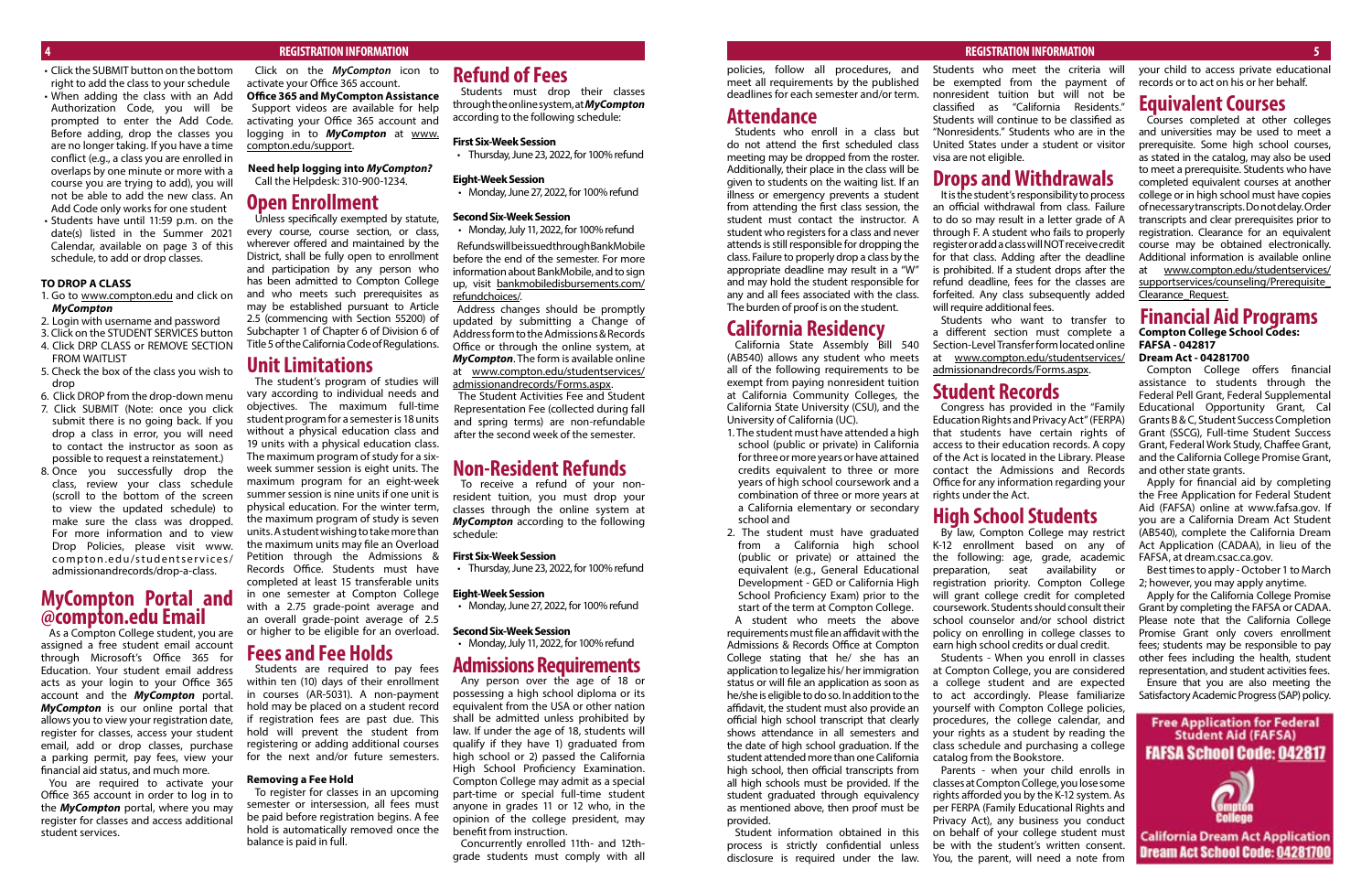(SAP is determined at the end of each semester for the subsequent semester.)

To maintain eligibility for the California College Promise Grant, students must meet academic and progress standards by maintaining a cumulative grade-point average (GPA) of 2.0 and must complete more than 50% of units attempted.

For additional information, contact the Financial Aid Office. Call 310-900- [1600, ext. 29](mailto:financialaid%40compton.edu?subject=)35, or email [financialaid@](mailto:financialaid%40compton.edu?subject=) compton.edu.

#### **Health Services Fee**

The Student Health Center is open by appointment only; no walk-ins. Please call 213-226-7480 to make an appointment.

**Exempted:** Part-time dual-enrolled high school students are not required to pay the Health Services Fee.

Free COVID-19 tests and vaccines, as well as flu shots are available by appointment for currently enrolled students who paid the Health Services Fee.

Students must pay \$19 each semester (and \$16 per term) to cover the operation, supervision, programs, and services of the Compton College Student Health Center.

*Exception*: Students who depend exclusively upon prayer for healing in accordance with the teachings of a bona fide religious sect, denomination or organization.

*Refund:* Students who withdraw from all courses prior to the close of the second week of the term will be eligible for a refund of the Health Services Fee. Forms to request a refund may be obtained by emailing the Office of Student Development at [studentdevelopment@](mailto:studentdevelopment%40compton.edu?subject=) [compton.edu](mailto:studentdevelopment%40compton.edu?subject=).

#### **Prevent Flu This Fall** - **Get Vaccinated!**

to get a flu vaccine each fall to help protect yourself and others from the risk of illness, hospitalization, and death.

Students: Get your free flu vaccine at the Compton College St. John's Well Child & Family Center. Call for an appointment: 213-226-7480.

For more information about the Student Health Center and free services, go to [www.](http://www.compton.edu/studentservices/healthcenter/) [compton.edu/studentservices/healthcenter/.](http://www.compton.edu/studentservices/healthcenter/)

#### **Scholarships**

These awards are granted to students who best fit the requirements established for each scholarship. For a list of scholarships, information as to their requirements, and application forms and deadlines, please contact the Financial Aid Office.

### **Student Activities Fee**

Following guidance from the California Department of Public Health, Compton Fee are also eligible to receive exclusive

#### College advises all students and employees ASG promotional items.

All students are charged the \$10 Student Activities Fee when they register for fall and spring classes. *Student Activities Stickers will not be distributed during the campus closure*, verification of payment will be done through the student's financial account summary. Students may opt out of the Student Activities Fee (also referred to as the Student Activities Sticker) within the first two weeks of the semester.

To opt out, email the Office of Student Development at [studentdevelopment@](mailto:studentdevelopment%40compton.edu?subject=) [compton.edu](mailto:studentdevelopment%40compton.edu?subject=).

Students who opted out of the fee can pay the fee at any time during the semester. Students who pay the Student Activities Fee are entitled to Associated Student Government (ASG) incentives, which provides a variety of benefits including free or discounted admission to ASG-sponsored events and free entry to all Tartar Athletic home events.

Students who pay the Student Activities



### **Student Representation Fee**

The Student Representation Fee is a \$2 charge collected at the time of registration (fall and spring semesters only) for each enrolled student for purposes of providing student governmental affairs representatives the means to express their positions and viewpoints before city, county, district, state, and federal government as well as other public agencies. The \$2 Student Representation Fee is used by the Compton College Associated Student Government and the Student Senate of California Community Colleges to advocate and lobby for legislative issues that affect and benefit community colleges and community college students both at the state and federal level. The fee is regulated by the California Education Code 76060.5.

Any student wishing not to pay the Student Representation Fee may request to waive the fee with the Admissions & Records Office. The request must be submitted prior to the earliest refund deadline for the student's enrolled classes.

#### **Student ID Card**

Student IDs are available Monday through Thursday, from 10 a.m. to 4:30 p.m., in Tartar Village. Walk-ins welcome, appointments recommended. (Students must check in at TV 5 first.)

#### **Transcripts**

A transcript of the student's academic record at Compton College may be requested online at [www.compton.edu/](http://www.compton.edu/studentservices/admissionandrecords/transcripts.aspx) [studentservices/admissionandrecords/](http://www.compton.edu/studentservices/admissionandrecords/transcripts.aspx) [transcripts.aspx.](http://www.compton.edu/studentservices/admissionandrecords/transcripts.aspx) College work from other colleges will not be included on the Compton College transcript. Academic transcripts and documents from other colleges must be requested from those colleges. The first two Compton College transcripts are free.

#### **Bookstore**

Textbooks may be purchased online at [www.efollett.com](http://www.efollett.com).

#### **Refund Policy**

The safety and well-being of students, faculty, staff and visitors is always a top priority at Compton College.

Merchandise must be in new condition, in a sealed package, clean and free of all markings and bearing all original tags. A 10% restocking fee may be assessed on all refunds. Textbooks can be returned for a full refund within the first week of the Summer and fall semesters. Textbooks purchased for summer and winter terms have three days from the start of classes

#### **6 REGISTRATION INFORMATION / STUDENT SERVICES REGISTRATION INFORMATION / STUDENT SERVICES 7**

### **Student Right to Know Information**

The Compton College Police Department provides professional law enforcement services to Compton College. The police department is located in the Public Safety Building, at the Artesia Entrance to campus. The police department also provides first aid services in emergency situations. The police department is open 24 hours per day and may be reached by calling 310-900- 1600, ext. 2999.

In accordance with the Federal Jeanne Clery Disclosure of Campus Security Policy and Campus Crime Statistics Act, the Compton College Police Department has posted the Compton College Annual Security Report, and all required statistical data on the police department webpage: [www.compton.edu/adminandoperations/campuspolice/CampusSecurityStatistics.](http://www.compton.edu/adminandoperations/campuspolice/CampusSecurityStatistics) This information is also available in printed form in the lobby of the Police Department, Library-Student Success Center, Administration, Student Development, Bookstore, and can be mailed upon request.

#### **Student Right-to-Know Rates**

In compliance with the Student Right-to-Know and Campus Security Act of 1990 (Public Law 101-542), it is the policy of our college district to make available its completion and transfer rates to all current and prospective students. Summer 2021 Cohort rates are available here: <http://srtk.cccco.edu/711//srtk20.htm>.

to return for a full refund. Textbooks must be in the same condition as purchased and must be accompanied by a register receipt for a full refund.

### **Children in Classrooms**

Children are not permitted in classrooms while class is in session.

Attendance in class is limited to officially enrolled students and authorized visitors or authorized guests only. In addition, students shall not allow children to be left unattended or unsupervised anywhere at Compton College.

#### **Counseling/Advisement**

Counseling services are made available to students through drop-in advisement or scheduled appointments. Appointments to meet with a counselor are made three weeks in advance. Counseling appointments are available online and in-person at [www.compton.edu/studentservices/](http://www.compton.edu/studentservices/supportservices/counseling/) [supportservices/counseling/.](http://www.compton.edu/studentservices/supportservices/counseling/)

A student who has selected a major area of study is strongly encouraged to see one of the counselors assigned to that Guided Pathway Division. An undeclared or undecided student may see any counselor

Students can meet with a counselor in-person in Tartar Village or virtually drop-in the same day and meet with a counselor for quick questions at [https://](https://compton.craniumcafe.com/group/counseling/lobby) [compton.craniumcafe.com/group/](https://compton.craniumcafe.com/group/counseling/lobby) [counseling/lobby](https://compton.craniumcafe.com/group/counseling/lobby).

Students who believe they have met a prerequisite for a course can email [counseling@compton.edu](mailto:counseling%40compton.edu?subject=) and have their prerequisite(s) cleared and register for class(es). For additional information please visit the Counseling webpage.

### **Library**

The Library's collection includes print and electronic books, audiovisual materials, periodicals, and multiple databases. Library services can be found in the Canvas Student Hub. In person library services, reserve textbooks, and study rooms are available by walk-in (please check Library webpage for specific days/times of operation).

For more information, email [library@](mailto:library%40compton.edu?subject=) [compton.edu](mailto:library%40compton.edu?subject=), or visit the library homepage [www.compton.edu/library/](http://www.compton.edu/library/) to chat with a librarian.

### **Student Success Center**

The Student Success Center (SSC) includes the Multidisciplinary Lab and the SSC Tutorial Program. All SSC services are free for currently enrolled Compton College students. The SSC offers in-person and online services. Please check SSC webpage [\(www.compton.edu/library/](http://www.compton.edu/library/ssc/) [ssc/\)](http://www.compton.edu/library/ssc/) to access schedules, instructions, tutorials, and other academic support services. For more information, or to get in contact with an SSC staff member, email

[studentsuccesscenter@compton.edu.](mailto:studentsuccesscenter%40compton.edu?subject=) **Campus Police** 

# **Parking and Traffic Enforcement**

The Vehicle Code Laws of the State of California, the ordinances of Los Angeles County, and the Traffic and Parking Regulations of the Compton Community College District (CCCD) are in effect 24 hours per day, seven days per week including weekends and holidays, unless otherwise specified\*, and are enforced by the Compton College Police Department pursuant to section 21113 (a) (c) (f) of the California Vehicle Code. Compton College Police will issue citations to violators of

these regulations. Parking violations are a minimum of \$40.

*\*Effective June 15, 2022, current students may park for free on campus with a college-issued parking permit.*

**Details available at www.compton.edu**

- Parking availability is subject to change, and lots may be closed or restricted for special events.
- The basic speed limit is 15 mph in all posted areas.
- The use of skateboards, scooters, roller skates and bicycles is not permitted

### **Safety Reminders**

- In an emergency, contact campus police 24/7 by calling 911 from any phone on campus; or by calling 310-900-1600, ext. 2999 from a cell phone.
- Immediately report any suspicious activity to campus police.
- First aid, as well as help in all emergency situations, is provided through the police department.

### **Campus Police Contact Information**

**Non-Emergencies:** 310-900-1600, ext. 2790 **Emergencies and After-Hours:** 911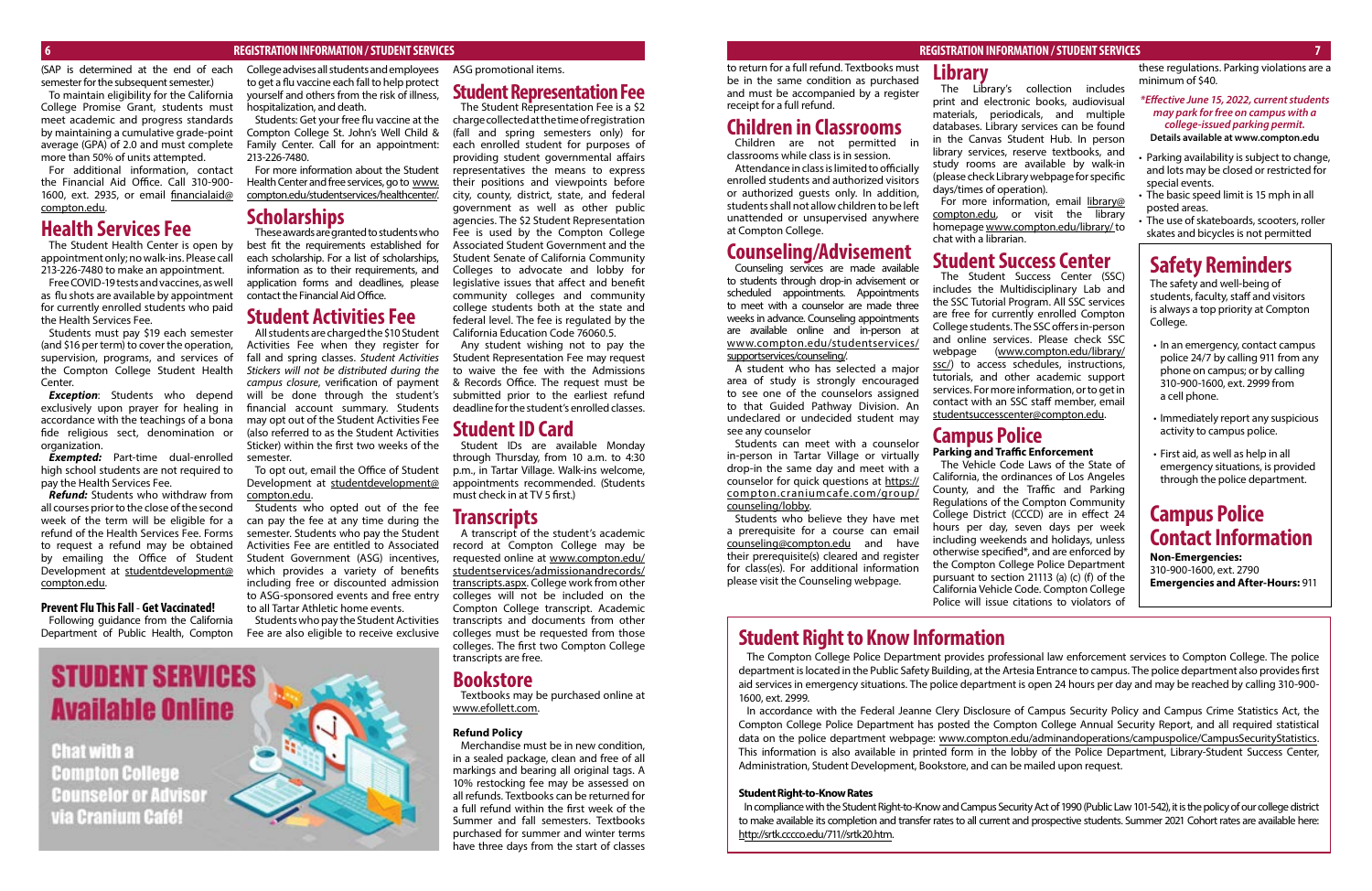#### **8 REGISTRATION INFORMATION / STUDENT SERVICES**

#### **BOARD OF TRUSTEES**

**Sonia Lopez** - President (Trustee Area 3) **Barbara Calhoun** - Vice President (Trustee Area 2) **Juanita Doplemore** - Clerk (Trustee Area 4) **Sharoni Little** - Member (Trustee Area 5)

> **Andres Ramos** - Member (Trustee Area 1)

on campus. It is a violation of California Vehicle Code section 21113(F) to operate those items (motorized or nonmotorized) on campus. • The CCCD shall not be liable for the loss or damage caused to any vehicle parked in a district parking lot.

**Disabled Persons Parking**

(DP) placard may park in any designated disabled person stall. Failure to display the DP placard will result in the issuance of a citation. See California Code of Regulations - Title 5, Section 54100; Ed

Code 67301(a). **Lost Property**

If you have lost property at Compton College, please stop by the Public Safety Building (located at the Artesia Blvd. entrance to campus). Lost property not claimed within 90 days is disposed of in

accordance with district policy.

 **COMPTON COLLEGE • SUMMER 2022 9**

# **FIRST SIX-WEEK SESSION**

Monday, June 20 - Thursday, July 28, 2022

**Protocol information on page 8.** 

Students/visitors with disabilities who have been issued a DMV Disabled Person The Compton College Department is committed to providing a safe campus environment, including crime prevention and personal safety, Resources located on campus at C-38. for its students, faculty, and visitors. campus 24 hours a day, and 365 days a year. The officers, and support staff are available to provide professional service to the campus community.

> for sexual fa sexual or communica prohibited Sexual ar violates th and provisions of the California Fair Employment Act, Education Code, and Title IX law. Sexual and genderbased misconduct shall be immediately reported to the District's Title IX

#### District policies and regulations, is Police available online at [www.compton.edu/](http://www.compton.edu/district/board_of_trustees/policies_and_procedures.aspx) district/board of trustees/policies and [procedures](http://www.compton.edu/district/board_of_trustees/policies_and_procedures.aspx) and in the Office of Human

Compton College affirms its policy to provide an educational and employment environment in which no person shall be unlawfully denied admission, access or benefit to, or employment in any program or activity that is administered, funded directly by, or that receives financial assistance from the State Chancellor or Board of Governors of the California Community Colleges on the basis of race, color, national origin, sex and gender (including sexual harassment, sexual orientation, and gender identity), disability, and age as required by Title tion Act. Students or employees ions, concerns, or complaints discrimination may contact complaint with these offices:

#### Contacts:

## **Compton College Entry to Campus Protocol**

- **• Students must submit proof of full vaccination status to the Office of Human Resources, or they will be prohibited from registering for in-person on-campus classes.**
- To help ensure the health and safety of the Compton College campus community and the public, **all individuals, regardless of vaccination status, must wear a mask at all times when indoors and in the presence of others**, except when actively eating or drinking, preferably outdoors.
- Detailed entry-to-campus-protocol will be emailed to students enrolled in classes that require in-person instruction.

#### **Campus Safety**

#### **Sexual and Gender-Based Misconduct**

It is the policy of Compton College to provide an education, employment, and environment free from sexual and gender-based misconduct. Sexual and gender-based misconduct is any unwelcome gender or sex-based verbal or physical conduct that may or may not be sexual in nature. This includes sexual assault, domestic and dating violence, VI, Title IX, Section 504, and the Age stalking, and sexual harassment such as unwelcome

|                     | <b>Course # Course Title</b>                                      | <b>CRN</b>                             | <b>Instructor</b>                    |                             | <b>Instruction Method</b>                                                                           | <b>Days</b>                | <b>Time</b>                          | <b>Location</b>                                |
|---------------------|-------------------------------------------------------------------|----------------------------------------|--------------------------------------|-----------------------------|-----------------------------------------------------------------------------------------------------|----------------------------|--------------------------------------|------------------------------------------------|
|                     | <b>Administration of Justice</b>                                  |                                        |                                      |                             |                                                                                                     |                            |                                      |                                                |
| 134                 | Intro to Crime Analysis                                           | 50561                                  | Don Mason                            |                             | <b>Online Lec</b>                                                                                   |                            |                                      |                                                |
| <b>Anthrolopogy</b> |                                                                   |                                        |                                      |                             |                                                                                                     |                            |                                      |                                                |
| 101                 | Intro to Physical Anthropology                                    | 50492                                  | <b>Alberto Vigil</b>                 |                             | Online Lec                                                                                          |                            |                                      |                                                |
| Art                 |                                                                   |                                        |                                      |                             |                                                                                                     |                            |                                      |                                                |
| 101                 | Art/Visual Cultr: Glbl Perspec                                    | 50493                                  | <b>Cleveland Palmer</b>              |                             | Lec                                                                                                 | <b>MTWR</b>                | 0800-1015                            | <b>IB1 206</b>                                 |
| 101                 | Art/Visual Cultr: Glbl Perspec                                    | 50496                                  |                                      |                             | Online Lec                                                                                          |                            |                                      |                                                |
| 101                 | Art/Visual Cultr: Glbl Perspec                                    | 50687                                  |                                      |                             | Lec                                                                                                 | <b>MTWR</b>                | 1430-1640                            | <b>LHS</b>                                     |
| 101                 | Art/Visual Cultr: Glbl Perspec                                    | 50724                                  | <b>Deitra Charles</b>                |                             | Lec                                                                                                 | <b>MTWR</b>                | 0800-1015                            | <b>WILL</b>                                    |
| <b>Astronomy</b>    |                                                                   |                                        |                                      |                             |                                                                                                     |                            |                                      |                                                |
| 120                 | The Solar System                                                  | 50453                                  |                                      |                             | Lec                                                                                                 | <b>MTWR</b>                | 1430-1645                            | <b>MS 126</b>                                  |
| 120                 | The Solar System                                                  | 50454                                  | <b>Kent Schwitkis</b>                |                             | <b>Online Lec</b>                                                                                   |                            |                                      |                                                |
|                     | <b>Automotive Technology</b>                                      |                                        |                                      |                             |                                                                                                     |                            |                                      |                                                |
| 181                 | <b>Automotive Air Conditning</b>                                  | 50729                                  | <b>Gary Narusawa</b>                 |                             | Lec/Lab                                                                                             | <b>MTWR</b>                | 0800-1140                            | <b>VT 203</b>                                  |
| <b>Biology</b>      |                                                                   |                                        |                                      |                             |                                                                                                     |                            |                                      |                                                |
| 100                 | <b>Fundamentals of Biology</b>                                    | 50455                                  | <b>Samuel Lee</b>                    |                             | Lec/Lab                                                                                             | <b>MTWR</b>                | 0800-1240                            | <b>MS 108</b>                                  |
| <b>Business</b>     |                                                                   |                                        |                                      |                             |                                                                                                     |                            |                                      |                                                |
| 120                 | <b>Business Management</b>                                        | 50655                                  | Donna McGovern                       |                             | Online Lec                                                                                          |                            |                                      |                                                |
|                     | <b>Child Development</b>                                          |                                        |                                      |                             |                                                                                                     |                            |                                      |                                                |
| 103                 | <b>Child Growth and Development</b>                               | 50449                                  | Juan Quinones                        |                             | Lec                                                                                                 | <b>MTWR</b>                | 0800-1010                            | <b>CANVAS</b>                                  |
| 112                 | <b>Teachng Chldrn in a Dvrse Soc</b>                              | 50656                                  |                                      | <b>Cassandra Washington</b> | <b>Online Lec</b>                                                                                   | <b>MW</b>                  | 1315-1505                            | <b>IB1 101</b>                                 |
| 114                 | <b>Observing/Guiding Children</b>                                 | 50674                                  |                                      |                             | <b>Hybrid</b>                                                                                       | <b>TR</b>                  | 1315-1505                            | <b>IB1 101</b>                                 |
|                     | <b>Communication Studies</b>                                      |                                        |                                      |                             |                                                                                                     |                            |                                      |                                                |
| 100                 | <b>Public Speaking</b>                                            | 50441                                  |                                      |                             | Lec                                                                                                 | <b>MTWR</b>                | 0800-1010                            | <b>IB1 205</b>                                 |
| 100                 | <b>Public Speaking</b>                                            | 50450                                  |                                      |                             | Lec                                                                                                 | <b>MTWR</b>                | 1030-1240                            | <b>IB1 205</b>                                 |
| 100                 | <b>Public Speaking</b>                                            | 50452                                  | <b>Erin Cooper</b>                   |                             | <b>Online Lec</b>                                                                                   |                            |                                      |                                                |
| 100                 | <b>Public Speaking</b>                                            | 50639                                  |                                      |                             | Lec                                                                                                 | <b>MTWR</b>                | 0900-1110                            | WILL                                           |
| 100                 | <b>Public Speaking</b>                                            | 50640                                  | <b>Scott Wolfe</b>                   |                             | Lec                                                                                                 | <b>MTWR</b>                | 0900-1110                            | WILL                                           |
| 100                 | <b>Public Speaking</b>                                            | 50641                                  |                                      |                             | Lec                                                                                                 | <b>MTWR</b>                | 0900-1110                            | WILL                                           |
| 100<br>100          | <b>Public Speaking</b><br><b>Public Speaking</b>                  | 50642<br>50643                         | <b>Scott Wolfe</b>                   |                             | Lec<br>Lec                                                                                          | <b>MTWR</b><br><b>MTWR</b> | 1130-1340<br>1130-1340               | WILL<br>WILL                                   |
| 100                 | <b>Public Speaking</b>                                            | 50686                                  | <b>Selene Aguirre</b>                |                             | Lec                                                                                                 | <b>MTWR</b>                | 1430-1640                            | <b>FHS</b>                                     |
|                     |                                                                   |                                        |                                      |                             |                                                                                                     |                            |                                      |                                                |
| 101                 | <b>Contemporary Health</b><br>Persnl/Communty Health Issues 50538 |                                        | Krysti Rosario                       |                             | Online Lec                                                                                          |                            |                                      |                                                |
|                     |                                                                   |                                        |                                      |                             |                                                                                                     |                            |                                      |                                                |
|                     | <b>INSTRUCTIONAL METHODS:</b>                                     |                                        |                                      |                             |                                                                                                     |                            |                                      |                                                |
|                     | <b>Lec:</b> Student must either attend                            | <b>Lab:</b> Student must either attend |                                      |                             | <b>Online:</b> Students may log in to Canvas                                                        |                            |                                      | <b>Hybrid:</b> These classes are a combination |
|                     | or log in to Canvas at the specified                              |                                        | or log in to Canvas at the specified |                             | any day or time they choose but will need                                                           |                            |                                      | of Lec or Lab, and Online instruction with     |
|                     | day/time note. Classes on Canvas<br>are conducted through Zoom.   | conducted through Zoom.                | day/time note. Labs on Canvas are    |                             | to login for the first time during the first<br>week of class to avoid being dropped.               | Zoom.                      | some specified times in person or on |                                                |
|                     |                                                                   |                                        |                                      |                             |                                                                                                     |                            |                                      |                                                |
|                     | <b>Classes listed in green</b> meet in person at the location     |                                        |                                      |                             | For in-person classes, please refer to the Entry to Campus<br><b>Protocol information on nano 8</b> |                            |                                      |                                                |

### Compton College Police patrol the **Unlawful Discrimination Complaints**

Coordinator. Reports can be made online by completing an Incident Report & Referral Form at [https://cm.maxient.com/](https://cm.maxient.com/reportingform.php?ComptonCollege) [reportingform.php?ComptonCollege.](https://cm.maxient.com/reportingform.php?ComptonCollege) Detailed information, including applicable

- **• Compton College Equal Employment Officer:** Tina Kuperman, Director of Diversity, Compliance, and Title IX (310) 900-1600, ext. 2144
- **• California Community Colleges System Office,** Attention: Legal Affairs Division: 1102 Q Street, Suite 4400, Sacramento, CA 95811
- **• U.S. Department of Education,** Office for Civil Rights, San Francisco Office: 50 Beale Street, Suite 7200, San Francisco, CA 94105

**Students must submit proof of full COVID-19 vacciantion status in order to register for in-person on-campus classes.** See the cover for more information.

| Discriminati     | iu sexuai harassifient such as |
|------------------|--------------------------------|
| with questio     | e sexual advances, requests    |
| of unlawful      | avors, and any other unlawful  |
| and/or file a    | gender-based conduct or        |
|                  | ation as defined and otherwise |
| <b>Student C</b> | by law.                        |
| • Compton        | nd gender-based misconduct     |
| Officer:         | he policy of the District      |
|                  |                                |



**Receive campus safety information instantly via text** 

**message or email:**

Simply text CCPD1 to 888777 and receive real-time alerts directly from Compton College Campus Police.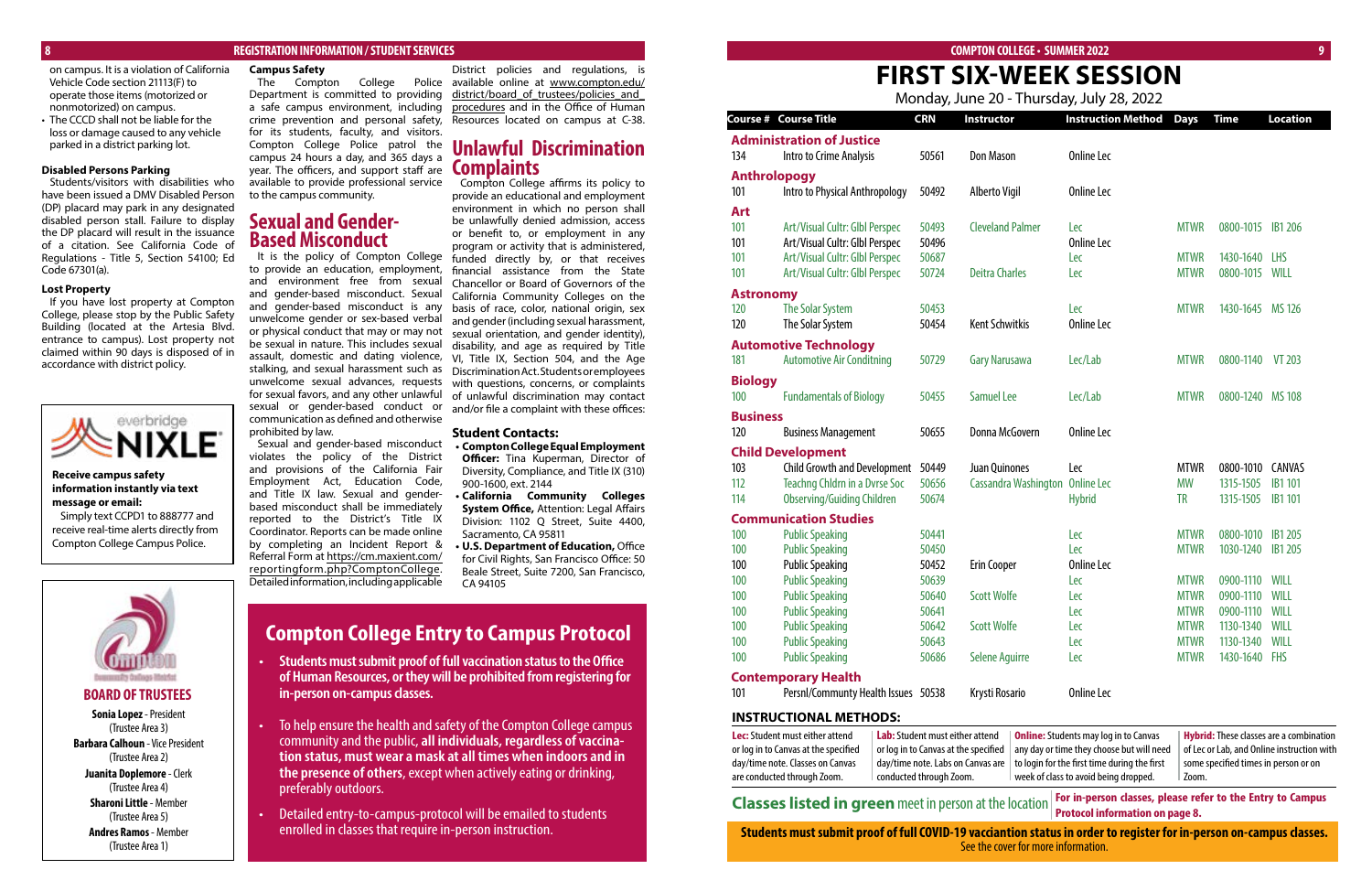| 10                                               |                                                                                                                                                                                                           |                                                                                                                                         | <b>COMPTON COLLEGE - SUMMER 2022</b>                                                                                |                                                                                                                                                                                    |                                                                         |                                                                                   |                                                                                                                                      |                                                                            |                                                                                                                                  |                                  | <b>COMPTON COLLEGE - SUMMER 2022</b>                                                     |                                                                                                        |                                           |                                                                    |                 |
|--------------------------------------------------|-----------------------------------------------------------------------------------------------------------------------------------------------------------------------------------------------------------|-----------------------------------------------------------------------------------------------------------------------------------------|---------------------------------------------------------------------------------------------------------------------|------------------------------------------------------------------------------------------------------------------------------------------------------------------------------------|-------------------------------------------------------------------------|-----------------------------------------------------------------------------------|--------------------------------------------------------------------------------------------------------------------------------------|----------------------------------------------------------------------------|----------------------------------------------------------------------------------------------------------------------------------|----------------------------------|------------------------------------------------------------------------------------------|--------------------------------------------------------------------------------------------------------|-------------------------------------------|--------------------------------------------------------------------|-----------------|
|                                                  | Course # Course Title                                                                                                                                                                                     | <b>CRN</b>                                                                                                                              | <b>Instructor</b>                                                                                                   | <b>Instruction Method Days Time</b>                                                                                                                                                |                                                                         |                                                                                   | <b>Location</b>                                                                                                                      |                                                                            | <b>Course # Course Title</b>                                                                                                     | <b>CRN</b>                       | <b>Instructor</b>                                                                        | <b>Instruction Method Days</b>                                                                         |                                           | Time                                                               | <b>Location</b> |
| <b>Cosmetology</b><br>140                        | <b>Cosmetology Practicum</b>                                                                                                                                                                              | 50572                                                                                                                                   | <b>Stephen Ellis</b>                                                                                                | Lec/Lab                                                                                                                                                                            | <b>MTWR</b>                                                             | 0800-1545 TV 1                                                                    |                                                                                                                                      | 160                                                                        | <b>Machine Tool Technology</b><br><b>General Metals</b>                                                                          | 50714                            | <b>Michael Vanoverbeck</b>                                                               | <b>Hybrid</b>                                                                                          | <b>TR</b>                                 | 1000-1300 VT 167                                                   |                 |
| <b>Dance</b><br>110                              | <b>Beginning Dance</b>                                                                                                                                                                                    | 50690                                                                                                                                   |                                                                                                                     | Lec/Lab                                                                                                                                                                            | <b>MTWR</b>                                                             | 1330-1640 CHS                                                                     |                                                                                                                                      | 150<br>170                                                                 | <b>Mathematics</b><br><b>Elemntry Statistcs W/Probablty</b><br>Trigonometry                                                      | 50439<br>50486                   | Malinni Roeun<br>Malinni Roeun                                                           | Online Lec<br>Hybrid                                                                                   | <b>MW</b>                                 | 1100-1255 CANVAS                                                   |                 |
| <b>Economics</b><br>101                          | Principls of Econ - Macroecon                                                                                                                                                                             | 50559                                                                                                                                   | <b>Meric Keskinel</b>                                                                                               | Online Lec                                                                                                                                                                         |                                                                         |                                                                                   |                                                                                                                                      |                                                                            | <b>Medical Terminology</b>                                                                                                       |                                  |                                                                                          |                                                                                                        |                                           |                                                                    |                 |
| <b>English</b><br>101<br>101<br>101<br>IХ<br>103 | <b>Reading and Composition</b><br><b>Reading and Composition</b><br><b>Reading and Composition</b><br>Critical Thinking/Comp                                                                              | 50443<br>50462<br>50463<br>50466                                                                                                        | Jose Bernaudo<br><b>Susan Johnson</b><br>Nikki Williams<br><b>Judith Crozier</b>                                    | Online Lec<br>Lec<br>Online Lec<br>Online Lec                                                                                                                                      | <b>MTWR</b>                                                             | 1800-2105 IB1 201                                                                 |                                                                                                                                      | 101<br>Music<br>111<br>111                                                 | <b>Medical Terminology</b><br><b>Music Appreciation-Survey</b><br><b>Music Appreciation-Survey</b><br><b>Nutrition and Foods</b> | 50556<br>50695<br>50723          | Michele Green<br>Mandeda Uch<br><b>Harvey Estrada</b>                                    | Online Lec<br>Online Lec<br>Lec                                                                        | <b>MTWR</b>                               | 1030-1245 WILL                                                     |                 |
|                                                  | <b>English as a Second Language</b>                                                                                                                                                                       |                                                                                                                                         |                                                                                                                     |                                                                                                                                                                                    |                                                                         |                                                                                   |                                                                                                                                      | 110                                                                        | Nutrition                                                                                                                        | 50539                            | Jill Gray                                                                                | Online Lec                                                                                             |                                           |                                                                    |                 |
| 12 <sup>2</sup><br><b>Ethnic Studies</b>         | ESL - Level 1                                                                                                                                                                                             | 50701                                                                                                                                   | <b>Brittany Olayele</b>                                                                                             | Lec                                                                                                                                                                                | <b>MTWR</b>                                                             | 1030-1245 CANVAS                                                                  |                                                                                                                                      | <b>Physics</b><br>120                                                      | <b>General Physics</b>                                                                                                           | 50624                            | <b>Evgeny Zakharov</b>                                                                   | Lec/Lab                                                                                                | <b>MTWR</b>                               | 1700-2050 MS 126                                                   |                 |
| 101<br>101<br>101<br>101<br>101                  | <b>Introduction to Ethnic Studies</b><br><b>Introduction to Ethnic Studies</b><br><b>Introduction to Ethnic Studies</b><br><b>Introduction to Ethnic Studies</b><br><b>Introduction to Ethnic Studies</b> | 50545<br>50546<br>50547<br>50557<br>50728                                                                                               | Michelle Bell Blossom<br><b>Raul Herrera</b><br><b>Roderick Todd</b><br><b>Raul Herrera</b><br><b>Roderick Todd</b> | Lec<br>Lec<br>Lec<br>Lec<br>Lec                                                                                                                                                    | <b>MTWR</b><br><b>MTWR</b><br><b>MTWR</b><br><b>MTWR</b><br><b>MTWR</b> | 0900-1110 WILL<br>0900-1110<br>1130-1340 WILL<br>1130-1340 WILL<br>0900-1110 WILL | WILL                                                                                                                                 | <b>Psychology</b><br>101<br>101<br><b>DKO</b><br>116<br><b>Destruction</b> | <b>General Psychology</b><br><b>General Psychology</b><br><b>General Psychology</b><br>Lifespan Development                      | 50535<br>50648<br>50670<br>50590 | <b>Bradfield Conn</b><br>David McPatchell                                                | Lec<br>Lec<br>Lec<br>Online Lec                                                                        | <b>MTWF</b><br><b>MTWR</b><br><b>MTWR</b> | 1100-1310 CTHS<br>1430-1640 LHS<br>1130-1340                       | CANVAS          |
| <b>Film/Video</b><br>110<br>110                  | Film Analysis and Appreciation<br><b>Film Analysis and Appreciation</b>                                                                                                                                   | 50715<br>50725                                                                                                                          | Jared Gordon<br><b>Michael Golding</b>                                                                              | Online Lec<br>Lec                                                                                                                                                                  | <b>MTWR</b>                                                             | 0800-1015 WILL                                                                    |                                                                                                                                      | <b>Real Estate</b><br>114                                                  | Real Estate Finance I                                                                                                            | 50588                            | John Yeressian                                                                           | Online Lec                                                                                             |                                           |                                                                    |                 |
| <b>Geology</b><br>101<br>103                     | <b>Physical Geology</b><br>Physical Geology Lab                                                                                                                                                           | 50501<br>50676                                                                                                                          | <b>Leonard Clark</b><br><b>Leonard Clark</b>                                                                        | Lec<br>Lab                                                                                                                                                                         | <b>MTWR</b><br><b>MTWR</b>                                              | 0800-1005 CANVAS<br>1030-1240 CANVAS                                              |                                                                                                                                      | <b>Sociology</b><br>101<br>DXI.<br>101<br>104                              | Introduction to Sociology<br><b>Introduction to Sociology</b><br><b>Social Problems</b>                                          | 50597<br>50693<br>50709          | Nikki Williams<br>Lenana Flippin<br>Peter Aguilera                                       | Online Lec<br>Lec<br>Online Lec                                                                        | <b>MTWR</b>                               | 1430-1640 FHS                                                      |                 |
| <b>History</b><br>101<br>102<br>140              | U.S. History to 1877<br>U.S. History - 1877-Present<br><b>Hist of Early Civilizations</b>                                                                                                                 | 50707<br>50504<br>50505                                                                                                                 | <b>Fanon Wilkins</b><br><b>Fanon Wilkins</b><br>Nathan Lopez                                                        | Online Lec<br>Online Lec<br>Online Lec                                                                                                                                             |                                                                         |                                                                                   |                                                                                                                                      | <b>Spanish</b><br>10 <sub>3</sub><br><b>Theatre</b>                        | Intermediate Spanish I                                                                                                           | 50644                            | <b>Juan Tavarez</b>                                                                      | Lec                                                                                                    | <b>MTWR</b>                               | 1145-1520 WILL                                                     |                 |
| 110<br>110<br>110                                | <b>Human Development</b><br><b>Strat for Creating Success</b><br><b>Strat for Creating Success</b><br><b>Strat for Creating Success</b>                                                                   | 50470<br>50726<br>50727                                                                                                                 | Jasmine Phillips<br>Lynda Wilkerson<br>Lynda Wilkerson                                                              | Online Lec<br>Lec<br>Lec                                                                                                                                                           | <b>MTWR</b><br><b>MTWR</b>                                              | 0900-1110 DHS<br>1210-1420 DHS                                                    |                                                                                                                                      | 103<br>103<br>103<br>103                                                   | <b>Theatre Appreciation</b><br><b>Theatre Appreciation</b><br><b>Theatre Appreciation</b><br><b>Theatre Appreciation</b>         | 50611<br>50720<br>50721<br>50722 | Stefani Baez<br><b>Michael Golding</b><br><b>Lesley Asistio</b><br><b>Lesley Asistio</b> | Online Lec<br>Lec<br>Lec<br>Lec                                                                        | <b>MTWR</b><br><b>MTWF</b><br><b>MTWR</b> | 1330-1545 DHS<br>0800-1015 WILL<br>1030-1245 WILL                  |                 |
| <b>Humanities</b><br>101                         | Intro to the Humanities                                                                                                                                                                                   | 50507                                                                                                                                   | Amber Gillis                                                                                                        | Online Lec                                                                                                                                                                         |                                                                         |                                                                                   |                                                                                                                                      |                                                                            |                                                                                                                                  |                                  |                                                                                          |                                                                                                        |                                           |                                                                    |                 |
| Law<br>104                                       | <b>Legal Environmnt Business</b><br><b>INSTRUCTIONAL METHODS:</b>                                                                                                                                         | 50700                                                                                                                                   | Sahar Adabzadeh                                                                                                     | Lec                                                                                                                                                                                | <b>MTWR</b>                                                             | 1030-1335 CANVAS                                                                  |                                                                                                                                      |                                                                            | UPCOMING                                                                                                                         |                                  | <b>This Month</b>                                                                        |                                                                                                        |                                           | <b>Remember to check</b><br><b>Compton College's</b>               |                 |
|                                                  | Lec: Student must either attend<br>or log in to Canvas at the specified<br>day/time note. Classes on Canvas<br>are conducted through Zoom.                                                                | Lab: Student must either attend<br>or log in to Canvas at the specified<br>day/time note. Labs on Canvas are<br>conducted through Zoom. |                                                                                                                     | <b>Online:</b> Students may log in to Canvas<br>any day or time they choose but will need<br>to login for the first time during the first<br>week of class to avoid being dropped. | Zoom.                                                                   |                                                                                   | <b>Hybrid:</b> These classes are a combination<br>of Lec or Lab, and Online instruction with<br>some specified times in person or on |                                                                            |                                                                                                                                  |                                  |                                                                                          | edebut Transac attacks homes them times<br>1 2 3 4<br>$A$ $B$ $B$ $H$<br>15 16 17 18<br>21 22 23 24 25 |                                           | online calendar ever<br>week for a schedule<br>events and informat |                 |

**For in-person classes, please refer to the Entry to Campus Classes listed in green** meet in person at the location

**Students must submit proof of full COVID-19 vacciantion status in order to register for in-person on-campus classes.** See the cover for more information.

| <b>COMPTON COLLEGE - SUMMER 2022</b> |                                                                      |                |                                       |                             |                            |                        |                      |  |
|--------------------------------------|----------------------------------------------------------------------|----------------|---------------------------------------|-----------------------------|----------------------------|------------------------|----------------------|--|
|                                      | <b>Course # Course Title</b>                                         | <b>CRN</b>     | <b>Instructor</b>                     | <b>Instruction Method</b>   | <b>Days</b>                | <b>Time</b>            | <b>Location</b>      |  |
| 160                                  | <b>Machine Tool Technology</b><br><b>General Metals</b>              | 50714          | <b>Michael Vanoverbeck</b>            | <b>Hybrid</b>               | <b>TR</b>                  | 1000-1300              | VT 167               |  |
| <b>Mathematics</b>                   |                                                                      |                |                                       |                             |                            |                        |                      |  |
| 150<br>170                           | <b>Elemntry Statistcs W/Probablty</b><br>Trigonometry                | 50439<br>50486 | <b>Malinni Roeun</b><br>Malinni Roeun | <b>Online Lec</b><br>Hybrid | <b>MW</b>                  | 1100-1255 CANVAS       |                      |  |
| 101                                  | <b>Medical Terminology</b><br><b>Medical Terminology</b>             | 50556          | Michele Green                         | <b>Online Lec</b>           |                            |                        |                      |  |
| <b>Music</b>                         |                                                                      |                |                                       |                             |                            |                        |                      |  |
| 111<br>111                           | <b>Music Appreciation-Survey</b><br><b>Music Appreciation-Survey</b> | 50695<br>50723 | Mandeda Uch<br><b>Harvey Estrada</b>  | <b>Online Lec</b><br>Lec    | <b>MTWR</b>                | 1030-1245              | <b>WILL</b>          |  |
|                                      | <b>Nutrition and Foods</b>                                           |                |                                       |                             |                            |                        |                      |  |
| 110                                  | <b>Nutrition</b>                                                     | 50539          | Jill Gray                             | Online Lec                  |                            |                        |                      |  |
| <b>Physics</b><br>120                | <b>General Physics</b>                                               | 50624          | <b>Evgeny Zakharov</b>                | Lec/Lab                     | <b>MTWR</b>                | 1700-2050              | MS 126               |  |
| <b>Psychology</b>                    |                                                                      |                |                                       |                             |                            |                        |                      |  |
| 101                                  | <b>General Psychology</b>                                            | 50535          |                                       | Lec                         | <b>MTWR</b>                | 1100-1310              | <b>CTHS</b>          |  |
| 101<br>101<br>DXI                    | <b>General Psychology</b><br><b>General Psychology</b>               | 50648<br>50670 | <b>Bradfield Conn</b>                 | Lec<br>Lec                  | <b>MTWR</b><br><b>MTWR</b> | 1430-1640<br>1130-1340 | <b>LHS</b><br>CANVAS |  |
| 116<br><b>DXI</b>                    | Lifespan Development                                                 | 50590          | <b>David McPatchell</b>               | <b>Online Lec</b>           |                            |                        |                      |  |
| <b>Real Estate</b>                   |                                                                      |                |                                       |                             |                            |                        |                      |  |
| 114                                  | Real Estate Finance I                                                | 50588          | John Yeressian                        | <b>Online Lec</b>           |                            |                        |                      |  |
| <b>Sociology</b>                     |                                                                      |                |                                       |                             |                            |                        |                      |  |
| 101<br><b>DXI</b>                    | Introduction to Sociology                                            | 50597          | Nikki Williams                        | <b>Online Lec</b>           |                            |                        |                      |  |
| 101                                  | <b>Introduction to Sociology</b>                                     | 50693          | Lenana Flippin                        | Lec                         | <b>MTWR</b>                | 1430-1640              | FHS                  |  |
| 104                                  | <b>Social Problems</b>                                               | 50709          | Peter Aguilera                        | Online Lec                  |                            |                        |                      |  |
| <b>Spanish</b><br>103                | Intermediate Spanish I                                               | 50644          | <b>Juan Tavarez</b>                   | Lec                         | <b>MTWR</b>                | 1145-1520              | WILL                 |  |
| <b>Theatre</b>                       |                                                                      |                |                                       |                             |                            |                        |                      |  |
| 103                                  | <b>Theatre Appreciation</b>                                          | 50611          | Stefani Baez                          | Online Lec                  |                            |                        |                      |  |
| 103                                  | <b>Theatre Appreciation</b>                                          | 50720          | <b>Michael Golding</b>                | Lec                         | <b>MTWR</b>                | 1330-1545              | <b>DHS</b>           |  |
| 103<br>103                           | <b>Theatre Appreciation</b>                                          | 50721<br>50722 | <b>Lesley Asistio</b>                 | Lec                         | <b>MTWR</b><br><b>MTWR</b> | 0800-1015<br>1030-1245 | WILL<br>WILL         |  |
|                                      | <b>Theatre Appreciation</b>                                          |                | <b>Lesley Asistio</b>                 | Lec                         |                            |                        |                      |  |



Remember to check Compton College's online calendar every week for a schedule of events and informational workshops created just for students!

[www.compton.edu/events/](http://www.compton.edu/events/)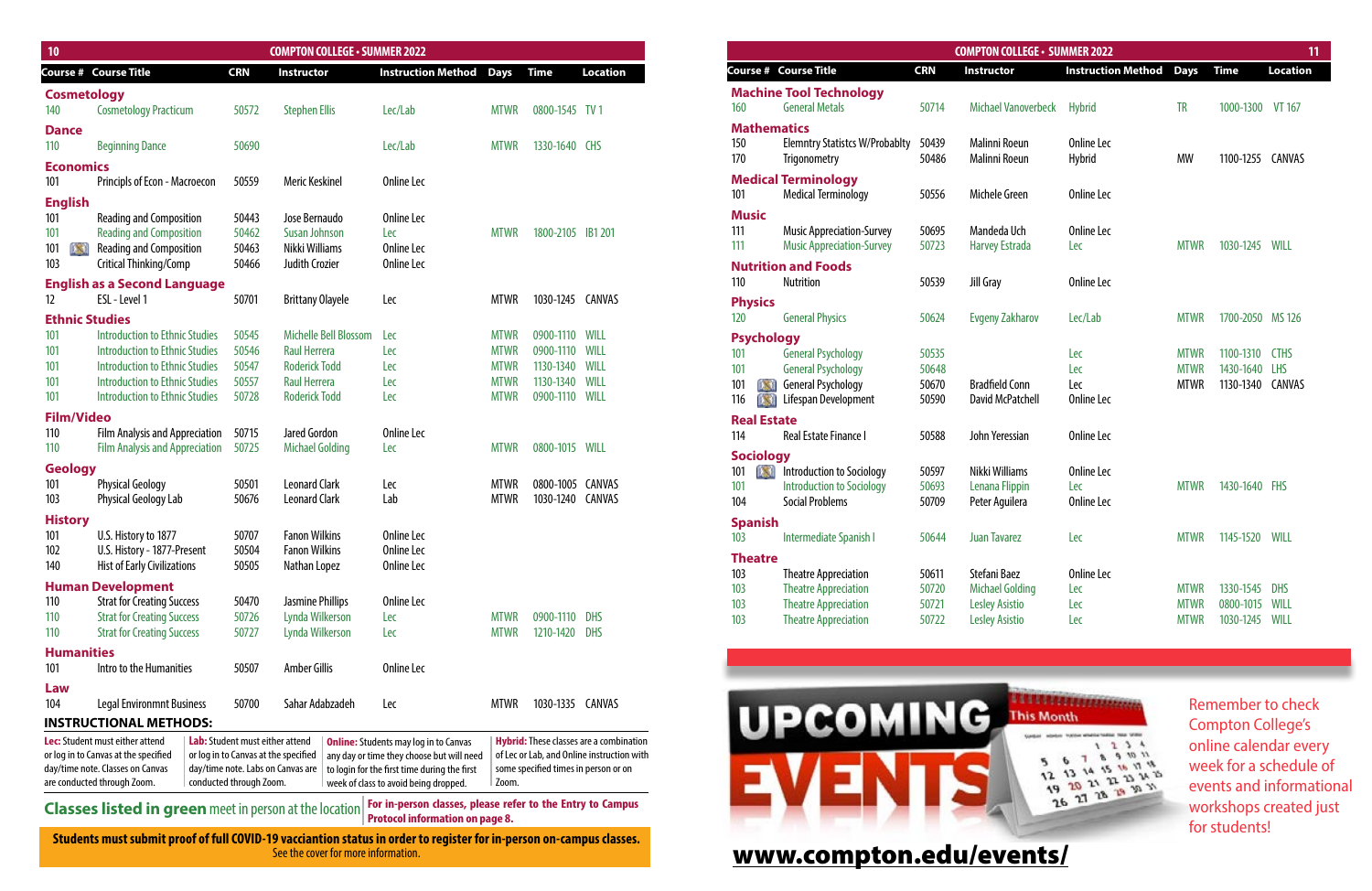**12 COMPTON COLLEGE • SUMMER 2022 COMPTON COLLEGE • SUMMER 2022 13**

**Courses printed in the Class Schedule are subject to change.** *For the most current information, course descriptions, and requirements, view the Searchable Schedule available online at www.compton.edu.*

**Low Cost Textbooks or Zero Cost Textbooks(OER) -** Learn more about textbook affordability at www.compton.edu.

| <b>Lec:</b> Student must either attend | Lab: Student must either attend      | <b>Online:</b> Students may log in to Canvas | <b>Hybrid:</b> These classes are a combination |
|----------------------------------------|--------------------------------------|----------------------------------------------|------------------------------------------------|
| or log in to Canvas at the specified   | or log in to Canvas at the specified | any day or time they choose but will need    | of Lec or Lab, and Online instruction with     |
| dav/time note. Classes on Canvas       | day/time note. Labs on Canvas are    | to login for the first time during the first | some specified times in person or on           |
| are conducted through Zoom.            | conducted through Zoom.              | veek of class to avoid being dropped.        | Zoom.                                          |

**Classes listed in green** meet in person at the location **For in-person classes, please refer to the Entry to Campus** 

#### **INSTRUCTIONAL METHODS:**

**Students must submit proof of full COVID-19 vacciantion status in order to register for in-person on-campus classes.** See the cover for more information.

|                                                         | <b>COMPTON COLLEGE - SUMMER 2022</b><br>13 |            |                           |                           |             |                |                 |  |  |  |
|---------------------------------------------------------|--------------------------------------------|------------|---------------------------|---------------------------|-------------|----------------|-----------------|--|--|--|
|                                                         | <b>Course # Course Title</b>               | <b>CRN</b> | <b>Instructor</b>         | <b>Instruction Method</b> | <b>Days</b> | <b>Time</b>    | <b>Location</b> |  |  |  |
| 191                                                     | Sql Var Calc/Anlyt Geometry II             | 50489      | Jose Villalobos           | <b>Hybrid</b>             | <b>MW</b>   | 1315-1530      | CANVAS          |  |  |  |
| <b>Microbiology</b>                                     |                                            |            |                           |                           |             |                |                 |  |  |  |
| 133                                                     | <b>General Microbiology</b>                | 50516      | <b>Fazal Aasi</b>         | Lec/Lab                   | <b>MTWR</b> | 0700-1155      | <b>MS 107</b>   |  |  |  |
| 133                                                     | <b>General Microbiology</b>                | 50534      | Eyob Wallano              | Lec/Lab                   | <b>MTWR</b> | 1715-2210      | CANVAS          |  |  |  |
| <b>Nursing</b>                                          |                                            |            |                           |                           |             |                |                 |  |  |  |
| 143                                                     | Intro and Prep for Nursing                 | 50544      | Anthony Nkwuaku           | Lec                       | T           | 1630-2045      | <b>CANVAS</b>   |  |  |  |
| 143                                                     | Intro and Prep for Nursing                 | 50666      | <b>Devany Slaughter</b>   | Lec                       | T           | 1630-2045      | <b>CANVAS</b>   |  |  |  |
| 144                                                     | <b>Dosage Calculations</b>                 | 50552      | Saundra Bosfield          | Lec                       | M           | 0930-1305      | CANVAS          |  |  |  |
|                                                         |                                            |            |                           | Lab                       | W           | 0930-1240      | CANVAS          |  |  |  |
| 144                                                     | <b>Dosage Calculations</b>                 | 50553      |                           | Lec                       | M           | 1730-2105      | CANVAS          |  |  |  |
|                                                         |                                            |            |                           | Lab                       | W           | 1730-2040      | <b>CANVAS</b>   |  |  |  |
| 146                                                     | <b>Health Assessment</b>                   | 50564      | <b>Cheryl Shigg</b>       | Lec                       | T           | 1100-1410      | <b>AHB 121</b>  |  |  |  |
|                                                         |                                            |            |                           | Lab                       | T           | 1500-1810      | <b>AHB 141</b>  |  |  |  |
| 146                                                     | <b>Health Assessment</b>                   | 50565      | <b>Cheryl Shigg</b>       | Lec                       | T           | 1100-1410      | <b>AHB 121</b>  |  |  |  |
|                                                         |                                            |            |                           | Lab                       | T           | 1500-1810      | <b>AHB 142</b>  |  |  |  |
| 146                                                     | <b>Health Assessment</b>                   | 50566      | <b>Cheryl Shigg</b>       | Lec                       | T           | 1100-1410      | <b>AHB 121</b>  |  |  |  |
|                                                         |                                            |            |                           | Lab                       | W           | 1500-1810      | <b>AHB 141</b>  |  |  |  |
| 146                                                     | <b>Health Assessment</b>                   | 50567      | <b>Cheryl Shigg</b>       | Lec                       | T           | 1100-1410      | <b>AHB 121</b>  |  |  |  |
|                                                         |                                            |            |                           | Lab                       | W           | 1500-1810      | <b>AHB 142</b>  |  |  |  |
|                                                         | <b>Physical Education</b>                  |            |                           |                           |             |                |                 |  |  |  |
| $102$ $\left[\begin{matrix} 0 \\ 0 \end{matrix}\right]$ | <b>Walking for Fitness</b>                 | 50518      | <b>Shannon Williams</b>   | Lab                       | <b>MTWR</b> | 0800-0930 CTRK |                 |  |  |  |
| <b>Physics</b>                                          |                                            |            |                           |                           |             |                |                 |  |  |  |
| 111                                                     | <b>Descriptive Intro-Physics</b>           | 50730      | <b>Mahbub Khan</b>        | Online Lec                |             |                |                 |  |  |  |
| <b>Physiology</b>                                       |                                            |            |                           |                           |             |                |                 |  |  |  |
| 131                                                     | <b>Human Physiology</b>                    | 50471      | <b>Effiong Otukonyong</b> | Lec/Lab                   | <b>MTWR</b> | 0700-1125      | <b>MS 103</b>   |  |  |  |
| 131                                                     | <b>Human Physiology</b>                    | 50494      | Emma Adams                | Lec/Lab                   | <b>MTWR</b> | 1730-2155      | <b>CANVAS</b>   |  |  |  |
|                                                         | <b>Sign Language</b>                       |            |                           |                           |             |                |                 |  |  |  |
| 111                                                     | American Sign Language I                   | 50682      | <b>Victor Monroy</b>      | Lec                       | <b>MTWR</b> | 1330-1535      | <b>CHS</b>      |  |  |  |
| <b>Spanish</b>                                          |                                            |            |                           |                           |             |                |                 |  |  |  |
| 101                                                     | <b>Elementary Spanish I</b>                | 50610      | Angela Shaheen            | <b>Online Lec</b>         |             |                |                 |  |  |  |

|                    | Course # Course Title                      | <b>CRN</b> | <b>Instructor</b>         | <b>Instruction Method</b> | <b>Days</b> | <b>Time</b>      | <b>Location</b> |
|--------------------|--------------------------------------------|------------|---------------------------|---------------------------|-------------|------------------|-----------------|
|                    | <b>Auto Collission and Repair/Painting</b> |            |                           |                           |             |                  |                 |
| 140                | Beg: Auto Collision Repair I               | 50710      | <b>Brent Kooiman</b>      | Lec                       | <b>MW</b>   | 0800-1010 VT 128 |                 |
|                    |                                            |            |                           | Lab                       | <b>MW</b>   | 1020-1835        | <b>VT 187</b>   |
| <b>Anatomy</b>     |                                            |            |                           |                           |             |                  |                 |
| 132                | <b>General Human Anatomy</b>               | 50440      | Sulaiman Abdulmalek       | Lec/Lab                   | <b>MTWR</b> | 0700-1135        | <b>MS 110</b>   |
| 132                | <b>General Human Anatomy</b>               | 50442      |                           | Lec/Lab                   | <b>MTWR</b> | 1300-1735        | <b>MS 110</b>   |
| 132                | <b>General Human Anatomy</b>               | 50446      | Hassan Elfarissi          | Lec/Lab                   | <b>MTWR</b> | 1745-2210        | <b>CANVAS</b>   |
| <b>Biology</b>     |                                            |            |                           |                           |             |                  |                 |
| 101                | <b>Principles of Biology I</b>             | 50675      | <b>Muhammad Rafique</b>   | Lec/Lab                   | <b>MTWR</b> | 1230-1735        | <b>MS 108</b>   |
| 115                | <b>Environ Aspects Biology</b>             | 50595      | Donna Khalid              | Online Lec                |             |                  |                 |
| <b>Chemistry</b>   |                                            |            |                           |                           |             |                  |                 |
| 102                | <b>Fundamentals of Chemistry</b>           | 50458      | <b>Schetema Nealy</b>     | Lec/Lab                   | <b>MTWR</b> | 0800-1145        | <b>MS 228</b>   |
| 102                | <b>Fundamentals of Chemistry</b>           | 50459      | Karla Coti                | Lec/Lab                   | <b>MTWR</b> | 1800-2145        | CANVAS          |
| 152                | <b>General Chemistry II</b>                | 50460      | <b>Gautam Dhar</b>        | Lec/Lab                   | <b>MTWR</b> | 0800-1255        | MS 231          |
|                    | <b>Computer Information Systems</b>        |            |                           |                           |             |                  |                 |
| 62                 | <b>Programming Fundamental 1</b>           | 50716      | Mehdi Peiravi             | <b>Lec</b>                | <b>MTWR</b> | 1100-1335        | VT 127          |
| 63                 | Prqm Fundmntls: Apple Swft I               | 50717      | <b>Farhang Zarrinkelk</b> | <b>Lec</b>                | <b>MTWR</b> | 1800-2035 VT 127 |                 |
| 64                 | Prgm Fundmntls: Apple Swft II              | 50718      | M. Khalilzadeh            | Lec                       | <b>MTWR</b> | 0800-1035 VT 125 |                 |
| 64                 | Prgm Fundmntls: Apple Swft II              | 50719      | <b>Abdirashid Yahye</b>   | Lec                       | <b>MTWR</b> | 1800-2035 VT 125 |                 |
| <b>Cosmetology</b> |                                            |            |                           |                           |             |                  |                 |
| 125                | <b>Cosmetology Applications</b>            | 50732      |                           | Lec/Lab                   | 1700-2210   |                  | TV <sub>1</sub> |
| 130                | <b>Adv Cosmetology Applicatn</b>           | 50508      | <b>Stephen Ellis</b>      | Lec/Lab                   | <b>MTWR</b> | 0800-1610        | TV <sub>1</sub> |
| <b>Geography</b>   |                                            |            |                           |                           |             |                  |                 |
| 101                | <b>Physical Geography</b>                  | 50712      |                           | Lec                       | <b>MTWR</b> | 0800-0930 CANVAS |                 |
| <b>Geology</b>     |                                            |            |                           |                           |             |                  |                 |
| DХ<br>101          | <b>Physical Geology</b>                    | 50554      | Mussie Okbamichael        | <b>Online Lec</b>         |             |                  |                 |
| <b>Mathematics</b> |                                            |            |                           |                           |             |                  |                 |
| 65                 | Pre-Statistics                             | 50620      | Evan Skorka               | Online Lec                |             |                  |                 |
| DXI<br>73          | Intermediate Algebra Gen Ed                | 50474      | <b>Donald Roach</b>       | Lec                       | <b>MTWR</b> | 1030-1320        | <b>CANVAS</b>   |
| 80                 | <b>Inter Algebra for STEM</b>              | 50478      | <b>Tim Vu</b>             | <b>Lec</b>                | <b>MTWR</b> | 1500-1750        | <b>MS 212</b>   |
| 150                | <b>Elemntry Statistcs W/Probablty</b>      | 50484      | Jose Villalobos           | <b>Online Lec</b>         |             |                  |                 |
| IМ<br>150          | <b>Elemntry Statistcs W/Probablty</b>      | 50485      | <b>Jose Martinez</b>      | <b>Online Lec</b>         |             |                  |                 |
| 150                | <b>Elemntry Statistcs W/Probablty</b>      | 50664      | <b>Nicole Bibb</b>        | Lec                       | <b>MTWR</b> | 0800-1010        | <b>MS 207</b>   |
| 165<br>DX I        | <b>Calc for Bus and Social Sci</b>         | 50713      | Gayathri Manikandan       | Hybrid                    | TR          | 1800-2015        | <b>CANVAS</b>   |
| 180<br><b>DAY</b>  | Pre-Calculus                               | 50679      | Gayathri Manikandan       | Online Lec                |             |                  |                 |
| 190                | Sql Var Calc/Anlyt Geometry I              | 50488      | <b>Jose Martinez</b>      | Hybrid                    | <b>MW</b>   | 0800-1015        | <b>CANVAS</b>   |
|                    |                                            |            |                           |                           |             |                  |                 |

### **EIGHT-WEEK SESSION**

Monday, June 20 - Thursday, August 11, 2022

# **SECOND SIX-WEEK SESSION**

Tuesday, July 15 - Thursday, August 11, 2022



|                       | <b>Course # Course Title</b>                                                                               | <b>CRN</b>              | <b>Instructor</b>                                               | <b>Instruction Method</b> | <b>Days</b> | Time | <b>Location</b> |
|-----------------------|------------------------------------------------------------------------------------------------------------|-------------------------|-----------------------------------------------------------------|---------------------------|-------------|------|-----------------|
| 132                   | <b>Administration of Justice</b><br><b>Forensic Crime Scene Investig</b>                                   | 50694                   | Donald Mason                                                    | Online Lec                |             |      |                 |
| 102                   | <b>Anthropology</b><br>Intro Cultural Anthropology                                                         | 50705                   | Alberto Vigil                                                   | Online Lec                |             |      |                 |
| <b>Biology</b><br>100 | <b>Fundamentals of Biology</b>                                                                             | 50456                   | Timothy Reonisto                                                | Online Lec/Lab            |             |      |                 |
|                       | <b>Child Development</b>                                                                                   |                         |                                                                 |                           |             |      |                 |
| 103<br>104<br>150     | <b>Child Growth and Development</b><br>The Home, School, Community<br><b>Survey Children Special Needs</b> | 50536<br>50706<br>50537 | Pamella West<br>Pamella West<br>Cassandra Washington Online Lec | Online Lec<br>Online Lec  |             |      |                 |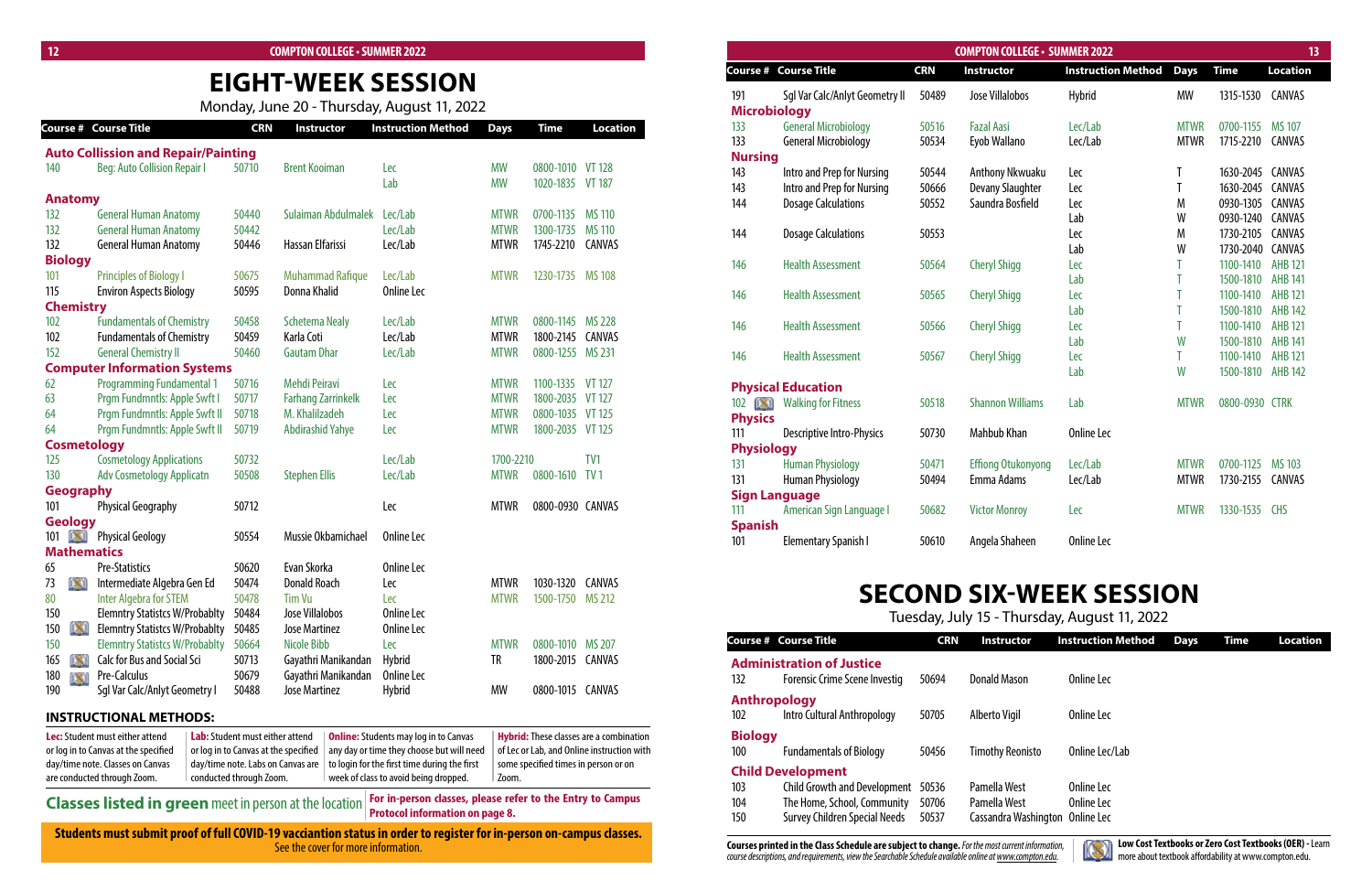**Low Cost Textbooks or Zero Cost Textbooks(OER) -** Learn more about textbook affordability at www.compton.edu.

| 14                       |                                                         |                | <b>COMPTON COLLEGE - SUMMER 2022</b>         |                                |                            |                                  |                 |                                   |                                                                                |                | <b>COMPTON COLLEGE - SUMMER 2022</b>        |                                                          |                            |                                  | 15              |
|--------------------------|---------------------------------------------------------|----------------|----------------------------------------------|--------------------------------|----------------------------|----------------------------------|-----------------|-----------------------------------|--------------------------------------------------------------------------------|----------------|---------------------------------------------|----------------------------------------------------------|----------------------------|----------------------------------|-----------------|
|                          | <b>Course # Course Title</b>                            | <b>CRN</b>     | <b>Instructor</b>                            | <b>Instruction Method Days</b> |                            | Time                             | <b>Location</b> |                                   |                                                                                |                | <b>OFFSITE CLASSES</b>                      |                                                          |                            |                                  |                 |
|                          | <b>Communication Studies</b>                            |                |                                              |                                |                            |                                  |                 |                                   | Please note: Offsite classes will be held in-person at the location listed.    |                |                                             |                                                          |                            |                                  |                 |
| 100                      | <b>Public Speaking</b>                                  | 50667          | Ingrid Greene                                | Online Lec                     |                            |                                  |                 |                                   | <b>Course # Course Title</b>                                                   | <b>CRN</b>     | <b>Instructor</b>                           | <b>Instruction Method Days Time</b>                      |                            |                                  | <b>Location</b> |
|                          | <b>Educational Development</b>                          |                |                                              |                                |                            |                                  |                 | <b>Art</b>                        |                                                                                |                |                                             |                                                          |                            |                                  |                 |
| 33                       | <b>Specific Lrng Strategies</b>                         | 50558          |                                              | Lec                            | MTWR                       | 1000-1210 CANVAS                 |                 | 101                               | <b>Art/Visual Cultr: Glbl Perspec</b>                                          | 50687          |                                             | Lec                                                      |                            | 1430-1640 LHS                    |                 |
| <b>English</b>           |                                                         |                |                                              |                                |                            |                                  |                 | 101                               | Art/Visual Cultr: Glbl Perspec                                                 | 50724          | <b>Deitra Charles</b>                       | Lec                                                      | <b>MTWR</b>                | 0800-1015 WILL                   |                 |
| 101                      | <b>Reading and Composition</b>                          | 50465          | <b>Valerie Woodward</b>                      | Online Lec                     |                            | 1800-2010 IB1 204                |                 |                                   | <b>Communication Studies</b>                                                   |                |                                             |                                                          |                            |                                  |                 |
| 103<br>$103$ <b>LV</b>   | <b>Critical Thinking/Comp</b><br>Critical Thinking/Comp | 50467<br>50606 | Georgia Moten<br>Sarah George                | Lec<br>Online Lec              | <b>MTWR</b>                |                                  |                 | 100                               | <b>Public Speaking</b>                                                         | 50639          |                                             | Lec                                                      |                            | 0900-1110 WILL                   |                 |
|                          |                                                         |                |                                              |                                |                            |                                  |                 | 100                               | <b>Public Speaking</b>                                                         | 50640          |                                             | Lec                                                      |                            | 0900-1110 WILL                   |                 |
| <b>Ethnic Studies</b>    | Introduction to Ethnic Studies                          |                |                                              | Online Lec                     |                            |                                  |                 | 100<br>100                        | <b>Public Speaking</b><br><b>Public Speaking</b>                               | 50641<br>50642 |                                             | Lec<br>Lec                                               | <b>MTWR</b>                | 0900-1110 WILL<br>1130-1340 WILL |                 |
| 101<br>103               | The Chicano in Contmpry U.S.                            | 50668<br>50699 | Michelle Bell Blossom<br>Marjeritta Phillips | Online Lec                     |                            |                                  |                 | 100                               | <b>Public Speaking</b>                                                         | 50643          |                                             | Lec                                                      | <b>MTWR</b>                | 1130-1340 WILL                   |                 |
|                          |                                                         |                |                                              |                                |                            |                                  |                 | 100                               | <b>Public Speaking</b>                                                         | 50686          |                                             | Lec                                                      | <b>MTWR</b>                | 1430-1640 FHS                    |                 |
| <b>History</b>           |                                                         |                |                                              |                                |                            |                                  |                 | <b>Dance</b>                      |                                                                                |                |                                             |                                                          |                            |                                  |                 |
| 101<br>102               | U.S. History to 1877<br>U.S. History - 1877-Present     | 50500<br>50598 | Kendahl Radcliffe<br>Kendahl Radcliffe       | Online Lec<br>Online Lec       |                            |                                  |                 | 110                               | <b>Beginning Dance</b>                                                         | 50690          |                                             | Lec/Lab                                                  | <b>MTWR</b>                | 1330-1640 CHS                    |                 |
|                          |                                                         |                |                                              |                                |                            |                                  |                 |                                   | <b>Ethnic Studies</b>                                                          |                |                                             |                                                          |                            |                                  |                 |
|                          | <b>Human Development</b>                                |                |                                              |                                |                            |                                  |                 | 101                               | <b>Introduction to Ethnic Studies</b>                                          | 50545          | <b>Michelle Bell Blossom</b>                | Lec                                                      |                            | 0900-1110 WILL                   |                 |
| DX.                      | <b>Strat for Creating Success</b>                       | 50469          | Roza Ekimyan                                 | Online Lec                     |                            |                                  |                 | 101<br>101                        | <b>Introduction to Ethnic Studies</b><br><b>Introduction to Ethnic Studies</b> | 50546<br>50547 | <b>Raul Herrera</b><br><b>Roderick Todd</b> | Lec<br>Lec                                               | <b>MTWR</b><br><b>MTWR</b> | 0900-1110 WILL<br>1130-1340 WILL |                 |
| <b>Mathematics</b>       |                                                         |                |                                              |                                |                            |                                  |                 | 101                               | <b>Introduction to Ethnic Studies</b>                                          | 50557          | <b>Raul Herrera</b>                         | Lec                                                      |                            | 1130-1340 WILL                   |                 |
| 60                       | <b>Elementary Geometry</b>                              | 50680          | <b>Matin Lackpour</b>                        | Lec                            | <b>MTWR</b>                | 1315-1605                        | <b>MS 208</b>   | 101                               | Introduction to Ethnic Studies 50728                                           |                |                                             | Lec                                                      | <b>MTWR</b>                | 0900-1110 WILL                   |                 |
| 130                      | <b>College Algebra</b>                                  | 50677          | <b>Fonzie Nguyen</b>                         | Lec                            | <b>MTWR</b>                | 1100-1310 MS 202                 |                 | <b>Film/Video</b>                 |                                                                                |                |                                             |                                                          |                            |                                  |                 |
| 150                      | <b>Elemntry Statistcs W/Probablty</b>                   | 50482          | Miguel Ornelas                               | Online Lec                     |                            |                                  |                 | 110                               | Film Analysis and Appreciation 50725                                           |                | <b>Michael Golding</b>                      | Lec                                                      | <b>MTWR</b>                | 0800-1015 WILL                   |                 |
| 150                      | <b>Elemntry Statistcs W/Probablty</b>                   | 50678          | Miguel Ornelas                               | Hybrid                         | <b>MW</b>                  | 1800-2005 CANVAS                 |                 |                                   | <b>Human Development</b>                                                       |                |                                             |                                                          |                            |                                  |                 |
|                          | <b>Medical Terminology</b>                              |                |                                              |                                |                            |                                  |                 | 110                               | <b>Strat for Creating Success</b>                                              | 50726          |                                             | Lec                                                      | <b>MTWR</b>                | 0900-1110 DHS                    |                 |
| 101                      | <b>Medical Terminology</b>                              | 50509          | <b>Diane Collins</b>                         | Lec                            | <b>MTWR</b>                | 0900-1110 CANVAS                 |                 | 110                               | <b>Strat for Creating Success</b>                                              | 50727          |                                             | Lec                                                      | <b>MTWR</b>                | 1210-1420 DHS                    |                 |
| <b>Music</b>             |                                                         |                |                                              |                                |                            |                                  |                 | <b>Music</b><br>111               | <b>Music Appreciation-Survey</b>                                               | 50723          | <b>Harvey Estrada</b>                       | Lec                                                      | <b>MTWR</b>                | 1030-1245 WILL                   |                 |
| 111                      | <b>Music Appreciation-Survey</b>                        | 50512          | Mandeda Uch                                  | Online Lec                     |                            |                                  |                 | <b>Psychology</b>                 |                                                                                |                |                                             |                                                          |                            |                                  |                 |
|                          | <b>Physical Education</b>                               |                |                                              |                                |                            |                                  |                 | 101                               | <b>General Psychology</b>                                                      | 50535          | <b>Erin Cooper</b>                          | Lec                                                      |                            | 1100-1310 CTHS                   |                 |
| $163$ $\blacksquare$     | Off Seas Trng Men Bsktbll                               | 50495          | <b>Keith Hollimon</b>                        | Lab                            | <b>MTWR</b>                | 1300-1510 X 20                   |                 | 101                               | <b>General Psychology</b>                                                      | 50648          | <b>Erin Cooper</b>                          | Lec                                                      | <b>MTWR</b>                | 1430-1640 LHS                    |                 |
| 165 <b>ILWAN</b>         | Off Seas Trng Wmn Bsktbll                               | 50517          | <b>Lewis Nelson</b>                          | Lab                            | <b>MTWR</b>                | 1730-1940 X 20                   |                 |                                   | <b>Sign Language</b>                                                           |                |                                             |                                                          |                            |                                  |                 |
| 168 <b>AM</b>            | Off Seas Trng Crs Cnt Teams                             | 50510          | <b>David Austin</b>                          | Lab                            | <b>MTWR</b>                | 0900-1110 CTRK                   |                 | 111                               | American Sign Language I                                                       | 50682          | <b>Victor Monroy</b>                        | Lec                                                      | <b>MTWR</b>                | 1330-1535 CHS                    |                 |
| 171 <b>[30]</b>          | Off Seas Trng Men Ftbl Tm                               | 50513          | <b>Albert Dorsey</b>                         | Lab                            | <b>MTWR</b>                | 1730-1940 CFLD                   |                 | <b>Sociology</b>                  |                                                                                |                |                                             |                                                          |                            |                                  |                 |
| 175 <b>AND</b>           | <b>Off Seas Trng Men Soccer</b>                         | 50515<br>50514 | <b>Jose Garcia</b>                           | Lab<br>Lab                     | <b>MTWR</b><br><b>MTWR</b> | 1400-1610 CFLD<br>0800-1010 CFLD |                 | 101                               | <b>Introduction to Sociology</b>                                               | 50693          | Lenana Flippin                              | Lec                                                      | MTWR                       | 1430-1640 FHS                    |                 |
| 178 <b>AND</b>           | Off Seas Trng Wmn Soccer                                |                | Diego Back                                   |                                |                            |                                  |                 | <b>Spanish</b><br>10 <sub>3</sub> | Intermediate Spanish I                                                         | 50644          | <b>Juan Tavarez</b>                         | Lec                                                      | MTWR                       | 1145-1520 WILL                   |                 |
| <b>Political Science</b> |                                                         |                |                                              |                                |                            |                                  |                 | <b>Theatre</b>                    |                                                                                |                |                                             |                                                          |                            |                                  |                 |
| $101$ $\sqrt{3}$         | Governments US/Calif                                    | 50521          | <b>Steven Gonzales</b>                       | Online Lec                     |                            |                                  |                 | 103                               | <b>Theatre Appreciation</b>                                                    | 50688          |                                             | Lec                                                      |                            | 0800-1010 LHS                    |                 |
| <b>DXI</b><br>101        | Governments US/Calif<br><b>Intro-Interntl Relations</b> | 50669<br>50708 | <b>Steven Gonzales</b><br>Van Chaney         | Online Lec<br>Online Lec       |                            |                                  |                 | 103                               | <b>Theatre Appreciation</b>                                                    | 50720          |                                             | Lec                                                      |                            | 1330-1545 DHS                    |                 |
| 110                      |                                                         |                |                                              |                                |                            |                                  |                 | 103                               | <b>Theatre Appreciation</b>                                                    | 50721          | <b>Lesley Asistio</b>                       | Lec                                                      | <b>MTWR</b>                | 0800-1015 WILL                   |                 |
| <b>Psychology</b>        |                                                         |                |                                              |                                |                            |                                  |                 | 103                               | <b>Theatre Appreciation</b>                                                    | 50722          | <b>Lesley Asistio</b>                       | Lec                                                      | <b>MTWR</b>                | 1030-1245 WILL                   |                 |
| $101$ $\blacksquare$     | General Psychology                                      | 50541          | <b>Bradfield Conn</b>                        | Online Lec                     |                            |                                  |                 |                                   |                                                                                |                |                                             |                                                          |                            |                                  |                 |
| $116$ <b>TM</b>          | Lifespan Development                                    | 50658          | David McPatchell                             | Online Lec                     |                            |                                  |                 |                                   | <b>OFFSITE LOCATIONS</b>                                                       |                |                                             |                                                          |                            |                                  |                 |
| <b>Sociology</b>         |                                                         |                |                                              |                                |                            |                                  |                 |                                   | <b>Centennial High School (CTHS)</b>                                           |                |                                             | <b>Firebaugh High School (FHS)</b>                       |                            |                                  |                 |
| <b>DXU</b>               | Introduction to Sociology                               | 50526          | Corina Diaz                                  | Online Lec                     |                            |                                  |                 |                                   | 2606 North Central Avenue, Compton, CA 90222                                   |                |                                             | 5246 Martin Luther King Jr. Boulevard, Lynwood, CA 90262 |                            |                                  |                 |
| 102                      | The Family                                              | 50527          | Corina Diaz                                  | Online Lec                     |                            |                                  |                 |                                   | <b>Compton High School (CHS)</b>                                               |                |                                             | <b>Lynwood High School (LHS)</b>                         |                            |                                  |                 |

| <b>COMPTON COLLEGE - SUMMER 2022</b><br>15                                  |            |                        |                           |             |             |                 |  |  |  |
|-----------------------------------------------------------------------------|------------|------------------------|---------------------------|-------------|-------------|-----------------|--|--|--|
| <b>OFFSITE CLASSES</b>                                                      |            |                        |                           |             |             |                 |  |  |  |
| Please note: Offsite classes will be held in-person at the location listed. |            |                        |                           |             |             |                 |  |  |  |
| <b>Course Title</b>                                                         | <b>CRN</b> | <b>Instructor</b>      | <b>Instruction Method</b> | <b>Days</b> | <b>Time</b> | <b>Location</b> |  |  |  |
|                                                                             |            |                        |                           |             |             |                 |  |  |  |
| Art/Visual Cultr: Glbl Perspec                                              | 50687      |                        | Lec                       | <b>MTWR</b> | 1430-1640   | <b>LHS</b>      |  |  |  |
| Art/Visual Cultr: Glbl Perspec                                              | 50724      | <b>Deitra Charles</b>  | Lec                       | <b>MTWR</b> | 0800-1015   | WILL            |  |  |  |
| <b>Inication Studies</b>                                                    |            |                        |                           |             |             |                 |  |  |  |
| <b>Public Speaking</b>                                                      | 50639      |                        | Lec                       | <b>MTWR</b> | 0900-1110   | WILL            |  |  |  |
| <b>Public Speaking</b>                                                      | 50640      |                        | Lec                       | <b>MTWR</b> | 0900-1110   | WILL            |  |  |  |
| <b>Public Speaking</b>                                                      | 50641      |                        | Lec                       | <b>MTWR</b> | 0900-1110   | WILL            |  |  |  |
| <b>Public Speaking</b>                                                      | 50642      |                        | Lec                       | <b>MTWR</b> | 1130-1340   | WILL            |  |  |  |
| <b>Public Speaking</b>                                                      | 50643      |                        | Lec                       | <b>MTWR</b> | 1130-1340   | WILL            |  |  |  |
| <b>Public Speaking</b>                                                      | 50686      |                        | Lec                       | <b>MTWR</b> | 1430-1640   | <b>FHS</b>      |  |  |  |
| <b>Beginning Dance</b><br><b>Studies</b>                                    | 50690      |                        | Lec/Lab                   | <b>MTWR</b> | 1330-1640   | <b>CHS</b>      |  |  |  |
| <b>Introduction to Ethnic Studies</b>                                       | 50545      | Michelle Bell Blossom  | Lec                       | <b>MTWR</b> | 0900-1110   | WILL            |  |  |  |
| <b>Introduction to Ethnic Studies</b>                                       | 50546      | <b>Raul Herrera</b>    | Lec                       | <b>MTWR</b> | 0900-1110   | WILL            |  |  |  |
| <b>Introduction to Ethnic Studies</b>                                       | 50547      | <b>Roderick Todd</b>   | Lec                       | <b>MTWR</b> | 1130-1340   | WILL            |  |  |  |
| <b>Introduction to Ethnic Studies</b>                                       | 50557      | <b>Raul Herrera</b>    | Lec                       | <b>MTWR</b> | 1130-1340   | <b>WILL</b>     |  |  |  |
| <b>Introduction to Ethnic Studies</b>                                       | 50728      |                        | Lec                       | <b>MTWR</b> | 0900-1110   | WILL            |  |  |  |
| deo                                                                         |            |                        |                           |             |             |                 |  |  |  |
| Film Analysis and Appreciation 50725                                        |            | <b>Michael Golding</b> | Lec                       | <b>MTWR</b> | 0800-1015   | WILL            |  |  |  |
| <b>Development</b>                                                          |            |                        |                           |             |             |                 |  |  |  |
| <b>Strat for Creating Success</b>                                           | 50726      |                        | Lec                       | <b>MTWR</b> | 0900-1110   | <b>DHS</b>      |  |  |  |
| <b>Strat for Creating Success</b>                                           | 50727      |                        | Lec                       | <b>MTWR</b> | 1210-1420   | <b>DHS</b>      |  |  |  |
|                                                                             |            |                        |                           |             |             |                 |  |  |  |
| <b>Music Appreciation-Survey</b>                                            | 50723      | <b>Harvey Estrada</b>  | Lec                       | <b>MTWR</b> | 1030-1245   | WILL            |  |  |  |
| logy                                                                        |            |                        |                           |             |             |                 |  |  |  |
| <b>General Psychology</b>                                                   | 50535      | <b>Erin Cooper</b>     | Lec                       | <b>MTWR</b> | 1100-1310   | <b>CTHS</b>     |  |  |  |
| <b>General Psychology</b>                                                   | 50648      | <b>Erin Cooper</b>     | Lec                       | <b>MTWR</b> | 1430-1640   | <b>LHS</b>      |  |  |  |
| nguage                                                                      |            |                        |                           |             |             |                 |  |  |  |
| American Sign Language I                                                    | 50682      | <b>Victor Monroy</b>   | Lec                       | <b>MTWR</b> | 1330-1535   | <b>CHS</b>      |  |  |  |
| gy                                                                          |            |                        |                           |             |             |                 |  |  |  |
| <b>Introduction to Sociology</b>                                            | 50693      | Lenana Flippin         | Lec                       | <b>MTWR</b> | 1430-1640   | <b>FHS</b>      |  |  |  |
|                                                                             |            |                        |                           |             |             |                 |  |  |  |
| Intermediate Spanish I                                                      | 50644      | <b>Juan Tavarez</b>    | Lec                       | <b>MTWR</b> | 1145-1520   | <b>WILL</b>     |  |  |  |
|                                                                             |            |                        |                           |             |             |                 |  |  |  |
| <b>Theatre Appreciation</b>                                                 | 50688      |                        | Lec                       | <b>MTWR</b> | 0800-1010   | <b>LHS</b>      |  |  |  |
| <b>Theatre Appreciation</b>                                                 | 50720      |                        | Lec                       | <b>MTWR</b> | 1330-1545   | <b>DHS</b>      |  |  |  |
| <b>Theatre Appreciation</b>                                                 | 50721      | <b>Lesley Asistio</b>  | Lec                       | <b>MTWR</b> | 0800-1015   | <b>WILL</b>     |  |  |  |
| <b>Theatre Appreciation</b>                                                 | 50722      | <b>Lesley Asistio</b>  | Lec                       | <b>MTWR</b> | 1030-1245   | <b>WILL</b>     |  |  |  |

| Course #              | <b>Course Title</b>                   | <b>CRN</b> | <b>Instructor</b>      | <b>Instruction Method</b> | <b>Days</b>                | <b>Time</b>    | <b>Location</b> |
|-----------------------|---------------------------------------|------------|------------------------|---------------------------|----------------------------|----------------|-----------------|
| Art                   |                                       |            |                        |                           |                            |                |                 |
| 101                   | Art/Visual Cultr: Glbl Perspec        | 50687      |                        | Lec                       | <b>MTWR</b>                | 1430-1640      | <b>LHS</b>      |
| 101                   | Art/Visual Cultr: Glbl Perspec        | 50724      | <b>Deitra Charles</b>  | Lec                       | <b>MTWR</b>                | 0800-1015      | <b>WILL</b>     |
|                       | <b>Communication Studies</b>          |            |                        |                           |                            |                |                 |
| 100                   | <b>Public Speaking</b>                | 50639      |                        | Lec                       | <b>MTWR</b>                | 0900-1110      | WILL            |
| 100                   | <b>Public Speaking</b>                | 50640      |                        | Lec                       | <b>MTWR</b>                | 0900-1110      | WILL            |
| 100                   | <b>Public Speaking</b>                | 50641      |                        | Lec                       | <b>MTWR</b>                | 0900-1110      | WILL            |
| 100                   | <b>Public Speaking</b>                | 50642      |                        | Lec                       | <b>MTWR</b>                | 1130-1340      | WILL            |
| 100                   | <b>Public Speaking</b>                | 50643      |                        | Lec                       | <b>MTWR</b>                | 1130-1340      | WILL            |
| 100                   | <b>Public Speaking</b>                | 50686      |                        | Lec                       | <b>MTWR</b>                | 1430-1640      | <b>FHS</b>      |
| <b>Dance</b>          |                                       |            |                        |                           |                            |                |                 |
| 110                   | <b>Beginning Dance</b>                | 50690      |                        | Lec/Lab                   | <b>MTWR</b>                | 1330-1640      | <b>CHS</b>      |
| <b>Ethnic Studies</b> |                                       |            |                        |                           |                            |                |                 |
| 101                   | <b>Introduction to Ethnic Studies</b> | 50545      | Michelle Bell Blossom  | Lec                       | <b>MTWR</b>                | 0900-1110      | WILL            |
| 101                   | <b>Introduction to Ethnic Studies</b> | 50546      | <b>Raul Herrera</b>    | Lec                       | <b>MTWR</b>                | 0900-1110      | WILL            |
| 101                   | <b>Introduction to Ethnic Studies</b> | 50547      | <b>Roderick Todd</b>   | Lec                       | <b>MTWR</b>                | 1130-1340      | WILL            |
| 101                   | <b>Introduction to Ethnic Studies</b> | 50557      | <b>Raul Herrera</b>    | Lec                       | <b>MTWR</b>                | 1130-1340      | WILL            |
| 101                   | <b>Introduction to Ethnic Studies</b> | 50728      |                        | Lec                       | <b>MTWR</b>                | 0900-1110      | WILL            |
| <b>Film/Video</b>     |                                       |            |                        |                           |                            |                |                 |
| 110                   | Film Analysis and Appreciation 50725  |            | <b>Michael Golding</b> | Lec                       | <b>MTWR</b>                | 0800-1015      | WILL            |
|                       | <b>Human Development</b>              |            |                        |                           |                            |                |                 |
| 110                   | <b>Strat for Creating Success</b>     | 50726      |                        | Lec                       | <b>MTWR</b>                | 0900-1110      | <b>DHS</b>      |
| 110                   | <b>Strat for Creating Success</b>     | 50727      |                        | Lec                       | <b>MTWR</b>                | 1210-1420      | <b>DHS</b>      |
| <b>Music</b>          |                                       |            |                        |                           |                            |                |                 |
| 111                   | <b>Music Appreciation-Survey</b>      | 50723      | <b>Harvey Estrada</b>  | Lec                       | <b>MTWR</b>                | 1030-1245      | WILL            |
| <b>Psychology</b>     |                                       |            |                        |                           |                            |                |                 |
| 101                   | <b>General Psychology</b>             | 50535      | <b>Erin Cooper</b>     | Lec                       | <b>MTWR</b>                | 1100-1310      | <b>CTHS</b>     |
| 101                   | <b>General Psychology</b>             | 50648      | <b>Erin Cooper</b>     | Lec                       | <b>MTWR</b>                | 1430-1640      | <b>LHS</b>      |
| <b>Sign Language</b>  |                                       |            |                        |                           |                            |                |                 |
| 111                   | American Sign Language I              | 50682      | <b>Victor Monroy</b>   | Lec                       | <b>MTWR</b>                | 1330-1535      | <b>CHS</b>      |
| <b>Sociology</b>      |                                       |            |                        |                           |                            |                |                 |
| 101                   | <b>Introduction to Sociology</b>      | 50693      | Lenana Flippin         | Lec                       | <b>MTWR</b>                | 1430-1640      | <b>FHS</b>      |
| <b>Spanish</b>        |                                       |            |                        |                           |                            |                |                 |
| 103                   | Intermediate Spanish I                | 50644      | <b>Juan Tavarez</b>    | Lec                       | <b>MTWR</b>                | 1145-1520 WILL |                 |
| <b>Theatre</b>        |                                       |            |                        |                           |                            |                |                 |
| 103                   | <b>Theatre Appreciation</b>           | 50688      |                        | Lec                       | <b>MTWR</b>                | 0800-1010      | <b>LHS</b>      |
| 103                   | <b>Theatre Appreciation</b>           | 50720      |                        | Lec                       | <b>MTWR</b><br><b>MTWR</b> | 1330-1545      | <b>DHS</b>      |
| 103                   | <b>Theatre Appreciation</b>           | 50721      | <b>Lesley Asistio</b>  | Lec                       |                            | 0800-1015 WILL |                 |
| 103                   | <b>Theatre Appreciation</b>           | 50722      | <b>Lesley Asistio</b>  | Lec                       | <b>MTWR</b>                | 1030-1245 WILL |                 |

**Centennial High School (CTHS)** 2606 North Central Avenue, Compton, CA 90222 **Compton High School (CHS)**

601 South Acacia Avenue, Compton, CA 90220

**Dominguez High School (DHS)** 15301 South San Jose Avenue, Compton, CA 90221

# **OFFSITE LOCATIONS**

#### **Firebaugh High School (FHS)** 5246 Martin Luther King Jr. Boulevard, Lynwood, CA 90262 **Lynwood High School (LHS)** 4050 East Imperial Highway, Lynwood, CA 90262 **Willowbrook Middle School (WILL)** 2601 North Wilmington Avenue, Compton, CA 90222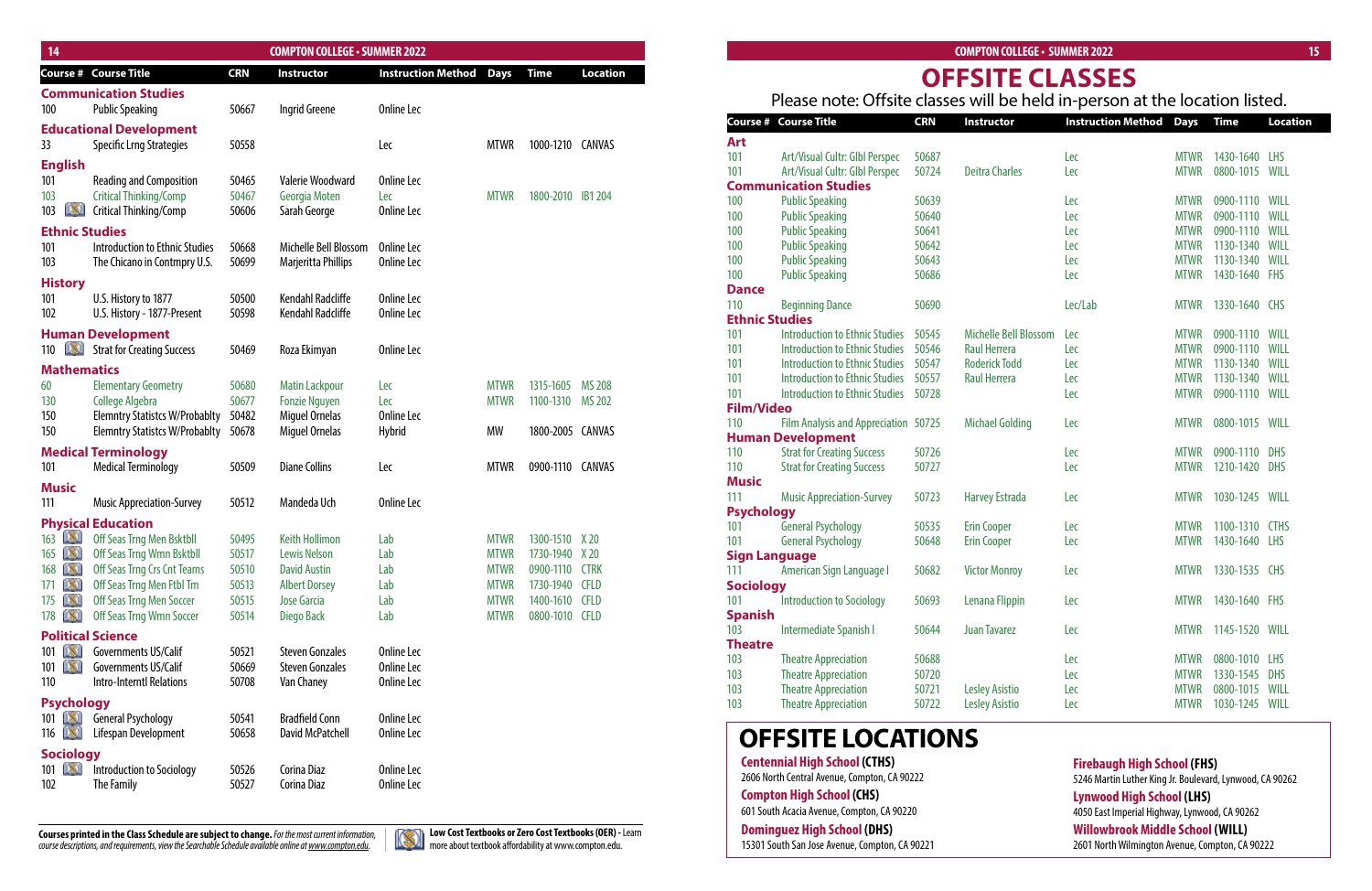![](_page_8_Picture_2.jpeg)

# **STUDENT SERVICES ARE LOCATED IN TARTAR VILLAGE**

**Student Support Services Hours June 20 - August 11, 2022:** Monday - Thursday 8:00 a.m. - 6:30 p.m. Closed Fridays

### **Student Services Offices are also available via Cranium Café.**

To speak with a member of the Student Services Division go online to www.compton.edu/studentservices/ and choose the office/program you need to connect with.

![](_page_8_Picture_8.jpeg)

ADMISSIONS & RECORDS FINANCIAL AID COUNSELING WELCOME CENTER TRANSFER & CAREER CENTER EOPS/CARE SPECIAL RESOURCE CENTER **CalWORKs** VETERANS RESOURCES

**CAFETERIA HOURS:** Monday-Thursday, 10:30 a.m. to 2:30 p.m. and 3:00 to 5:30 p.m.

![](_page_8_Picture_10.jpeg)

#### **Student Success Center Summer Hours:**

*Second floor of the L-SSC*

#### **COMPUTER LAB:**

Monday-Thursday: 8 a.m. to 6 p.m. Friday, Saturday, and Sunday: CLOSED

#### **TUTORING:**

Monday-Thursday: 9 a.m. to 6 p.m. Friday, Saturday, and Sunday: CLOSED

- Tutoring is offered in-person and online via Zoom
- Subjects: math, science, English, ESL, Spanish & more!

![](_page_8_Picture_29.jpeg)

![](_page_8_Picture_30.jpeg)

![](_page_8_Picture_31.jpeg)

**HEALTH SERVICES**

#### SUMMER 2022 **IN-PERSON SERVICES:**

• Annual Physicals/Pap Smears • Wound Care • Vaccinations • Birth Control Counseling/ Free Condoms • Bloodwork

• COVID-19 Testing

#### **AVAILABLE BY PHONE:**

• General Health Care Consultation • Lab Rsults • Referrals

• Counseling (Thursdays 8:30am - 5:00pm)

**The on-campus Student Health Center is open by appointment only.** Call 213-905-9790 and identify yourself as a Compton College student.

![](_page_8_Picture_19.jpeg)

#### **COMPTON COLLEGE • SUMMER 2022 17 17**

+ FREE Wi-Fi Hotspots, Financial and Housing Grants, and Food Resources **MORE INFO @ www.compton.edu**